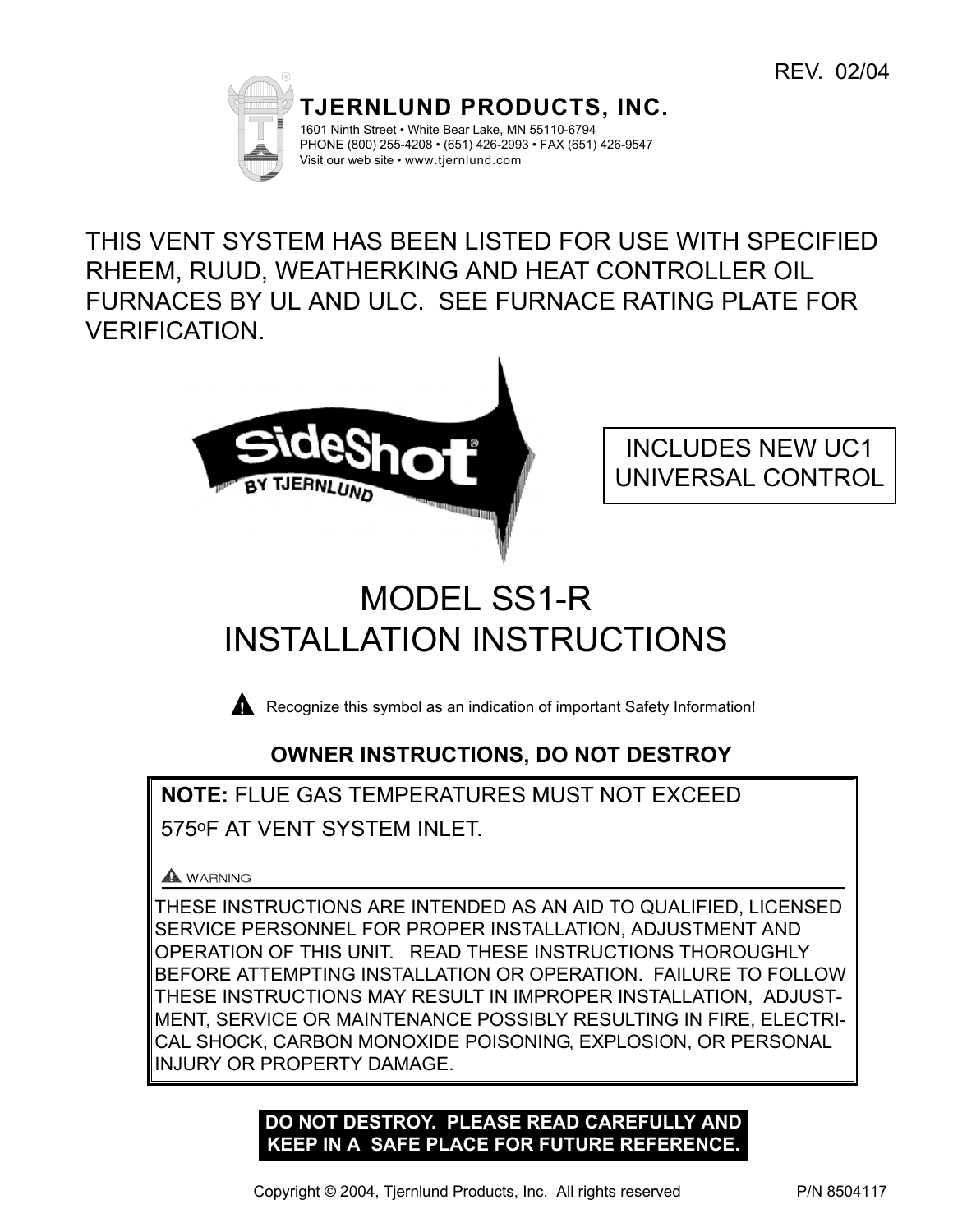# **TABLE OF CONTENTS**

|                                                                                                                | Page (s) |
|----------------------------------------------------------------------------------------------------------------|----------|
|                                                                                                                |          |
|                                                                                                                |          |
|                                                                                                                |          |
|                                                                                                                |          |
|                                                                                                                |          |
|                                                                                                                |          |
|                                                                                                                |          |
|                                                                                                                |          |
|                                                                                                                |          |
|                                                                                                                |          |
| Installation                                                                                                   |          |
|                                                                                                                |          |
|                                                                                                                |          |
|                                                                                                                |          |
|                                                                                                                |          |
|                                                                                                                |          |
| <b>Electrical Wiring</b>                                                                                       |          |
|                                                                                                                |          |
|                                                                                                                |          |
|                                                                                                                |          |
|                                                                                                                |          |
|                                                                                                                |          |
|                                                                                                                |          |
|                                                                                                                |          |
|                                                                                                                |          |
|                                                                                                                |          |
|                                                                                                                |          |
|                                                                                                                |          |
| <b>Mounting Templates</b>                                                                                      |          |
|                                                                                                                |          |
|                                                                                                                |          |
| SideShot <sup>®</sup> is a registered trademark of Tjernlund Products, Inc. for their Model SS1-R Vent System. |          |

# **DESCRIPTION**

The SS1-R is a mechanical vent system designed and listed for use with specified Rheem, Ruud, Weatherking and Heat Controller oil fired furnaces. The SS1-R automatically vents the flue gases away from the oil furnace to the outdoors. By combining outside air with high-tech insulation and maintaining required clearances, surrounding combustible materials remain at safe temperatures. A factory post-purge time is set at 2 minutes and is adjustable up to 16 minutes, see "Pre / Post-purge Settings" on page 4. The SS1-R features a safety system consisting of the integral UC1 Universal Control, a Fan Proving Switch and a High Limit temperature control. These devices monitor the SS1-R's performance and will interrupt the main burner if a venting malfunction is detected.

# **APPLICATION TABLE**

Verify that the total BTU/hr. input of the heating appliance(s) fall within the proper category listed below. All BTU/hr. capacity ranges are based on a maximum of 10 linear feet of vent pipe with no more than  $3 - 90^\circ$  elbows. (Two  $45^\circ$  elbows are equivalent to one  $90^\circ$  elbow)

| Flame Retention             | Maximum No.   | Linear |
|-----------------------------|---------------|--------|
| Oil Burner Input            | of 90° elbows | Feet   |
| 70,000 - 189,000<br>BTU/hr. |               | 10     |

# **SPECIFICATIONS**

**Motor:** 115/1/60, 3300 RPM, 212 watts, 2.28 FLA

**Fan Proving Switch:** Non-adjustable set point of -.04" W.C.

**High Limit:** Manual reset, N/C contacts, open at  $135^{\circ}F + 10^{\circ}F$ .

**UC1 Universal Control:** See UC1 Universal Control Board Features on page 4.

**Pre-Purge:** Options (0, 5, 20, 35 seconds); **Post-Purge:** Factory set at 2 minutes, Options (0, 30 seconds or 1, 2, 4, 8, 16 minutes). See page 4 for Pre / Post-purge options.

**Oil Solenoid Valve:** ON - Off control of oil flow to burner; 3-8 second valve opening delay; 120 VAC, .115 Amps, 13.8 VA



| А       | В       | С       |
|---------|---------|---------|
| 27 3/8" | 16 1/2" | 12 1/4" |
| D       | E       | F       |
| 8"      | 13 3/4" | 15 1/8" |
| G       | н       |         |
| 7 3/4"  | 14 3/4" | 23 1/4" |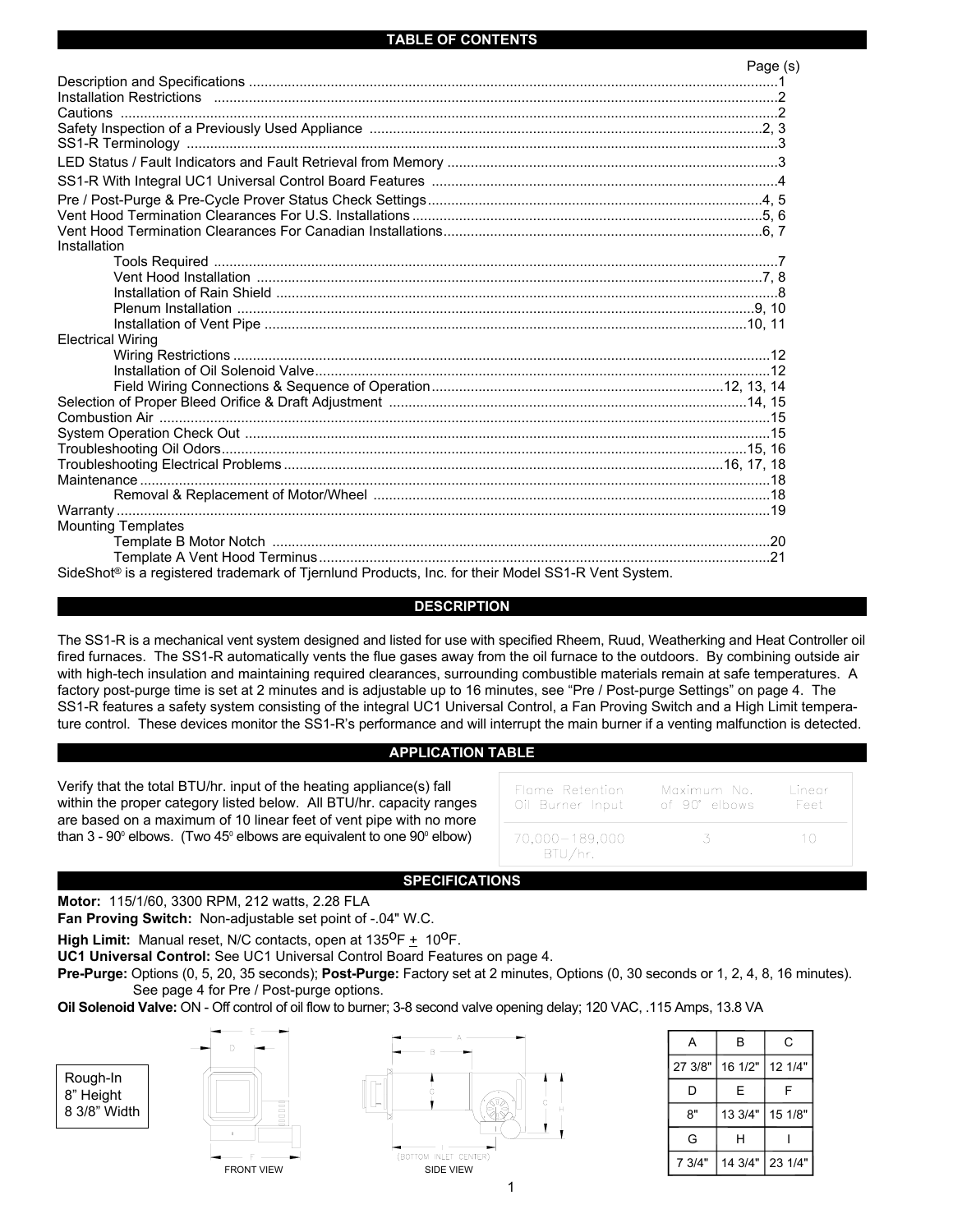### **GENERAL INFORMATION**

These units have been factory tested and rated in accordance with AMCA standard 210, Test Code for Air Moving Devices and also rated in accordance with the following Canadian Standards: CAN/CSA - B140.0-M87 General Requirements For Oil Burning Equipment; CAN/CSA - B139-M91 Installation Code For Oil Burning Equipment; CAN3 - B255-M81 Mechanical Flue - Gas Exhausters.

Each SS1-R is electrically factory line tested before shipment. After opening carton, inspect thoroughly for hidden damage. Wheel should rotate freely. If any damage is found notify freight carrier and your distributor immediately and file a concealed damage claim.

# **INSTALLATION RESTRICTIONS**

- 1. Do not install on condensing appliances. Use this device only on specified oil fired Rheem, Ruud, Weatherking & Heat Controller furnaces. Do not use with more than one furnace.
- 2. A barometric draft control must be used with the SS1-R.
- 3. Do not use single wall vent pipe in unconditioned or unheated spaces.
- 4. The SS1-R shall not be installed where flue gas temperatures exceed 575<sup>0</sup>F at its inlet. Flue gas temperature verification:

Measure temperature of flue gases at the inlet to the SS1-R at time of installation. Measure the temperature after the appliance and SS1-R operate for at least 15 minutes, allowing flue gas temperature to stabilize.

# A WARNING

Improper installation, adjustment, alterations, service or maintenance can cause injury, property damage or death. Refer to this manual. For assistance or additional information consult a qualified installer, service agency or the equipment supplier.

Do not exceed the recommended input range of the SS1-R. Under no circumstances shall the minimum draft adjustment be used for the larger input range of this product. Improper adjustment may result in the dispersion of flue products (carbon monoxide) into the building interior causing carbon monoxide poisoning or death.

If oil nozzle is changed or other equipment is added perform "Draft Adjustment Procedure" on page 14 again.

# **CAUTIONS**

# **WARNING**

Disconnect power supply from the oil furnace when making wiring connections and servicing the SS1-R. Failure to do so may result in personal injury and/or equipment damage.

- 1. The SS1-R must be installed by a qualified installer (an individual properly licensed and/or trained) in accordance with all local codes. In the absence of local codes, USA installations should be in accordance with the latest editions of the applicable National Fire Protection Agency (NFPA) code. These are NFPA 31 (Installation of Oil-Burning Equipment), and NFPA 211 (Chimneys, Fireplaces, Vents and Solid Fuel burning Appliances). In addition, USA installations must comply with the National Electrical Code. In the absence of local codes in Canada, installations must comply with CSA Std 139 (The National Building Code of Canada) and CSA Std 22.1 (The Canadian Electrical Code).
- 2. Plan the vent layout so that the code required clearances are maintained from plumbing, wiring and combustible materials.
- 3. The SS1-R motor shaft must be mounted horizontally to ensure proper operation of the Fan Proving Switch and prevent motor bearing wear.
- 4. Flue gas temperatures must not exceed 575<sup>0</sup>F at SS1-R inlet. Ambient temperature must not exceed 104<sup>0</sup>F.
- 5. Make certain the power source is adequate for the SS1-R requirements. Do not add the SS1-R to a circuit where the total electrical load is unknown.
- 6. "Safety Inspection of a Previously installed Appliance" must be completed when replacing a conventional chimney venting system or when SS1-R is installed on Rheem, Ruud, Weatherking or Heat Controller oil fired furnaces.
- 7. The SS1-R vent system, including vent pipe, must be inspected annually by a qualified individual.

# **\*SAFETY INSPECTION OF A PREVIOUSLY INSTALLED OIL APPLIANCE**

# (Perform prior to SS1-R installation)

The following procedure is intended as a guide to aid in determining that an appliance is properly installed and is in safe condition for continuing use.

This procedure is based on central furnace installations and it should be recognized that generalized procedures cannot anticipate all situations. Accordingly, in some cases deviation from this procedure may be necessary to determine safe operation of the equipment.

- a. Install the SS1-R only on specified Rheem, Ruud, Weatherking & Heat Controller oil fired furnaces.
- b. Complete this procedure prior to any attempt at modifications of the appliance or installation of the SS1-R.
- c. If there is a condition which could result in unsafe operation, shut off the appliance and advise the owner of the unsafe condition.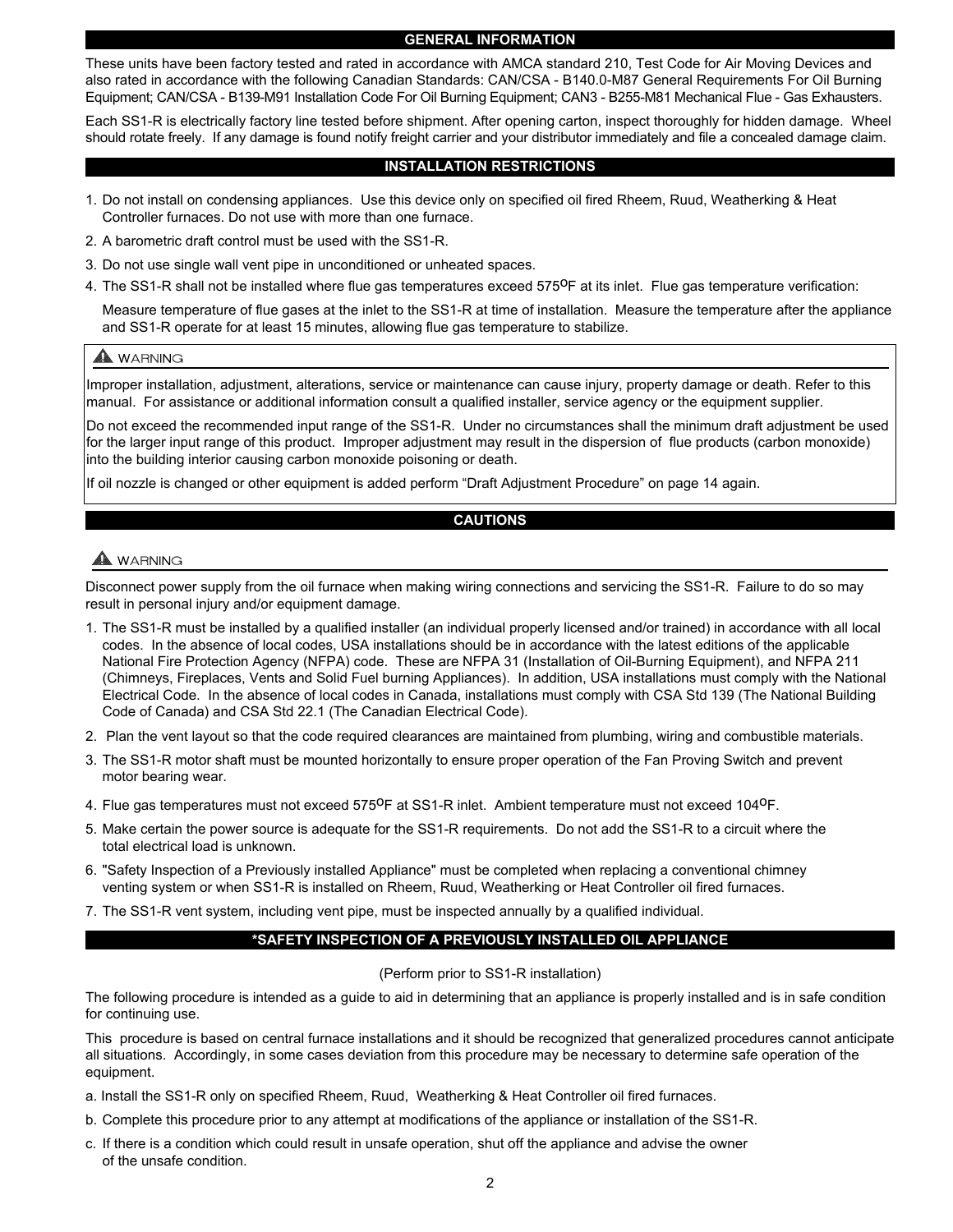The following steps should be followed in making the safety inspection:

- 1. Visually inspect the venting system and determine there is no blockage or restriction, leakage, corrosion or other deficiencies which could cause an unsafe condition.
- 2. Inspect burner and primary control for proper operation.
- 3. Inspect heat exchanger for cracks, openings or excessive corrosion. Check both the limit control and fan control for proper operation.



# **LED STATUS & FAULT INDICATORS**

# **LED INDICATOR LIGHTS**

LED #1 (Amber) Appliance call for heat.

- LED #2 (Green) Safety circuit through P1 & P2 (SS1-R Limit & Fan Prover) is verified "Open" upon start-up. Indicates Venter prover is closed during run cycle. Solenoid valve is energized with contact closure from terminal 3 to 4. LED #3 (Green) Power switched to SS1-R motor & burner motor from L to MTR & M. LED #4 (Red) Status / Fault indicator. LED #5 (Red) 115 VAC power supplied to board. Also used as a status indicator. **LED STATUS INDICATORS** LED #4 & #5 (Red) Flashing Alternately = Venter in Pre-purge. (Pre-Purge options 0, 5, 20, 35 seconds)
- LED #4 & #5 (Red) Flashing in Unison = Venter in Post-Purge. (Post-Purge options 0, 30 seconds or 1, 2, 4, 8, 16 minutes) LED #4 Flashing Continuously\* = Fan Prover opened for more than 10 seconds during burner cycle. (Venter will run for 10 minutes, attempting to make Fan Prover)

# **LED FAULT INDICATORS**

Fault conditions are indicated by counting the number of times LED #4 (Red) flashes.

| LED #4 Flashes 2 Times  | Fan Prover was in electrically closed position prior to venter operation.                    |
|-------------------------|----------------------------------------------------------------------------------------------|
| LED #4 Flashes 3 Times* | Fan Prover does not close within 60 seconds after call for heat.                             |
| LED #4 Flashes 4 Times* | Fan Prover did not re-close after 10 minutes of Venter operation.                            |
| LED #4 Flashes 5 Times* | Fan Prover opened for more than 10 seconds during burner cycle but closed within 10 minutes. |

Investigate causes of Fan Prover not making, i.e; Firing burner at capacities or temperatures exceeding Venter limits, excessive vent pipe runs, high winds, plugged / kinked Fan Prover sensing tube or a faulty Fan Prover. Reset SS1-R High Limit. If Limit was tripped and SS1-R fires, investigate cause of high heat.

new fault will replace any previous fault. **IMPORTANT:** Fault codes will automatically be displayed after a fault condition occurs. If the call for heat interlock signal or 115 VAC power is removed, the UC1 board will reset and the fault will be stored in memory instead of displayed. Any

# **CHECKING MEMORY FOR LAST FAULT CODE**

**IMPORTANT:** Prior to accessing the fault code memory, note the settings of the dip switches so that they can be returned to their original Pre / Post-Purge positions. When power is supplied to the UC1 use caution when moving dip switches.

The last fault code can be retrieved at any time by setting all dip switches 1-8 to the up, or "on" position. The last fault code, or lack there of, will be indicated by counting the number of times LED #4 flashes. By moving any of the dip switches back to their original position, the fault code will be cleared. **NOTE:** The UC1 board must have its 115 VAC power supply present when any of the (1-8) dip switches are moved back to their original position for the fault code to clear.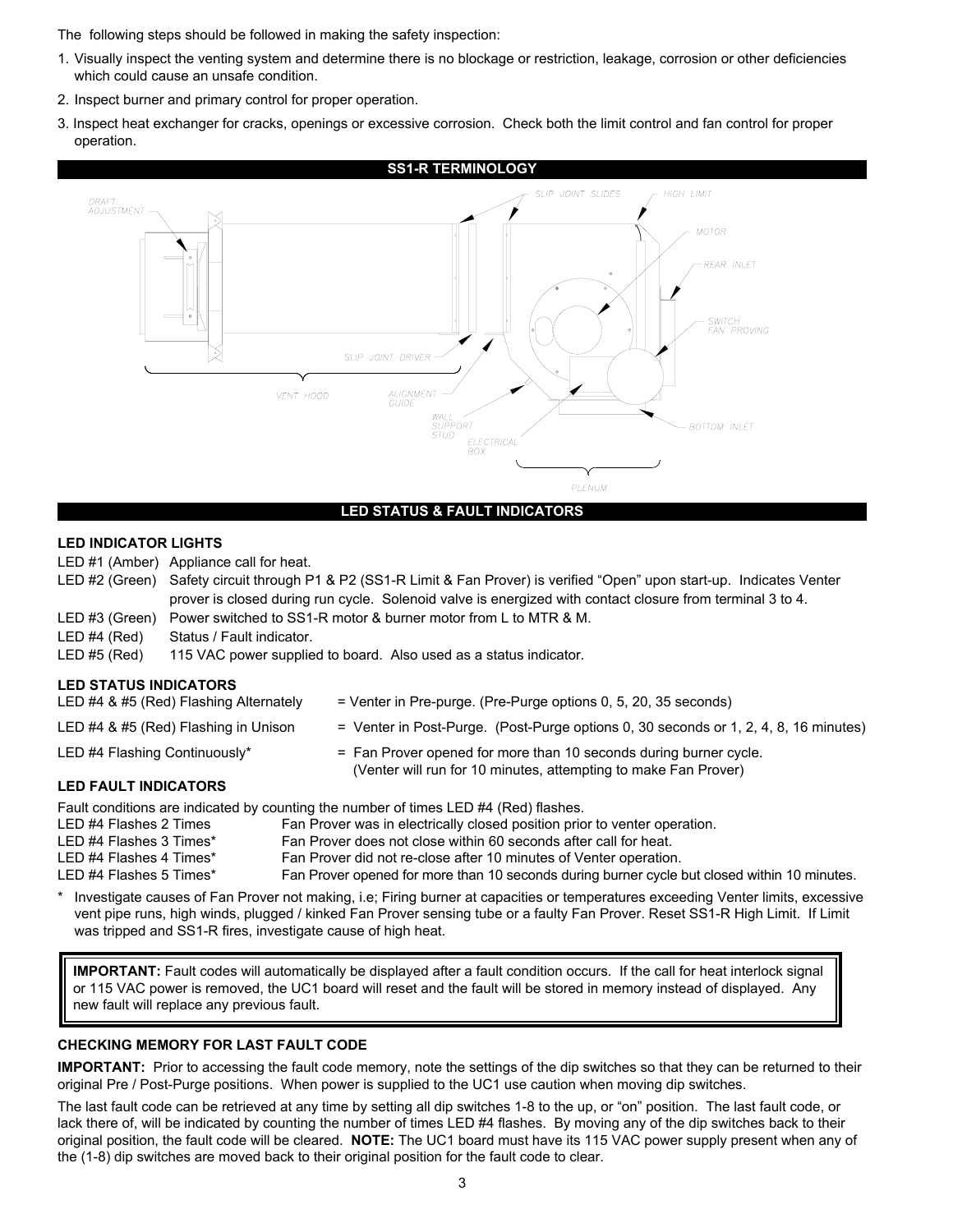# **SS1-R WITH INTEGRAL UC1 UNIVERSAL CONTROL BOARD FEATURES**



- # 1. Power supplied by board. Do not supply power to this area or control damage may result.
- # 2. Do not supply power to the appliance interlock block with the call selector in the "DRY" position. Control damage may result if power is supplied.
- # 3. Circuit protection must be provided by the installer. 16 Amps is the maximum current allowed for this device at terminal L. A 15 Amp circuit breaker is recommended.

# **PRE / POST PURGE AND PROVER STATUS CHECK DIP SWITCH SETTINGS**

# **WARNING**

Remove power to SS1-R and heating equipment when installing, servicing or changing dip switch settings. Failure to do so may result in personal injury and/or equipment damage. LED #5 (RED) should not be on if 115 VAC supply power is removed from the control.

# **Pre-purge**

Used for longer vent runs to get draft fully established throughout the vent system prior to burner ignition. Also beneficial for negative pressure prone environments. **IMPORTANT:** Nuisance equipment lockouts may occur if our pre-purge is running in conjunction with and is longer than any equipment timing circuit. Pre-purge settings must be shorter than burner control lockout time unless wired prior to burner control timing circuit (i.e. aquastat / thermostat).

#### **Post-purge**

A Venter post-purge has been factory set at 2 minutes. Confirm that dip switch #5 is in the up or "on" position. Oil fired equipment requires that the post-purge be long enough to eliminate post cycle nozzle drip odor. A longer post-purge may be necessary for longer vent runs or high heat retention, refractory lined combustion chambers.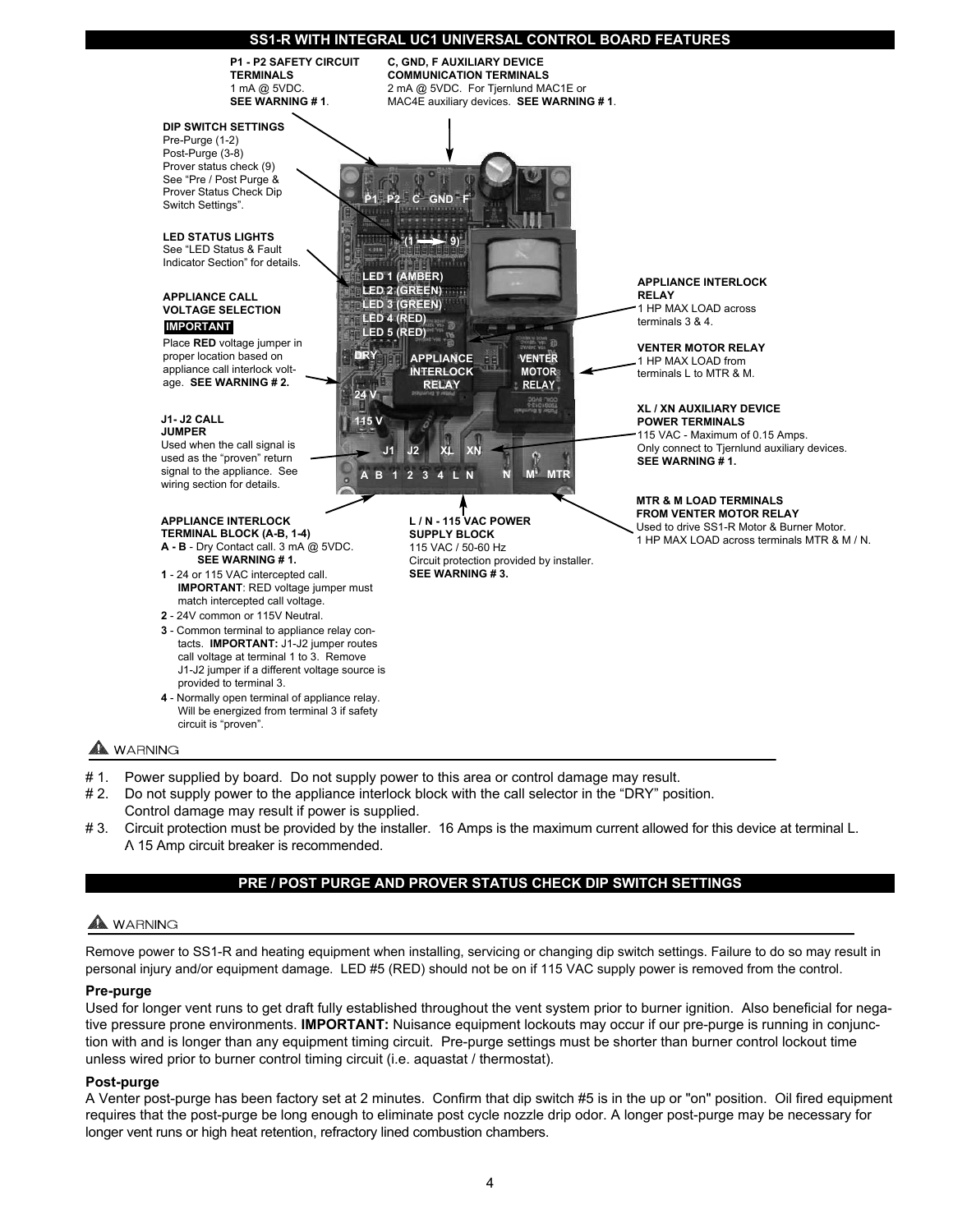

# **P1 & P2 PRE-CYCLE FAN PROVER STATUS CHECK**

Pre-Cycle Prover Status Check Deactivated  $\overline{9}$ 

The Pre-Cycle Prover Status Check is deactivated from the factory on the SS1-R. Because of the low set point of the SS1-R Fan Prover (as low as .03" w.c.) cross winds may cause the Fan Prover to close prior to a call for heat. Activating the Prover Status Check on the SS1-R may cause nuisance lockouts.

# **PLENUM AND VENT HOOD CLEARANCE FROM COMBUSTIBLES**

With an inlet flue gas temperature of 575<sup>O</sup>F or below, the SS1-R has been Listed for the following clearances from combustible materials:

# **IMPORTANT**

Vent Hood and top of Plenum: Zero Clearance Plenum front and sides: 1/2 inch Plenum rear: 3 inches

# **TERMINATION CLEARANCES FOR U.S. INSTALLATIONS**

Install the SS1-R according to the requirements of the National Fire Protection Association #31, #54 and #211 as follows, (See Diagram A):

- The exit terminals of mechanical draft systems shall not be less than 7 feet above grade when located adjacent to public walk ways.
- A venting system shall terminate at least 3 feet above any forced air inlet located within 10 feet.
- The venting system shall terminate at least 4 feet below, 4 feet horizontally from or 1 foot above any door, window or gravity air inlet into any building.
- The bottom of the vent terminal shall be located at least 12 inches above grade.
- Arrange the exit terminal so that the flue gases are not directed so as to jeopardize people, overheat combustible structures or enter buildings.
- Not to be less than 2 feet from an adjacent building.

The SS1-R is also Listed to terminate a minimum of 12" below, above or horizontally from a soffit, deck or adjacent sidewall.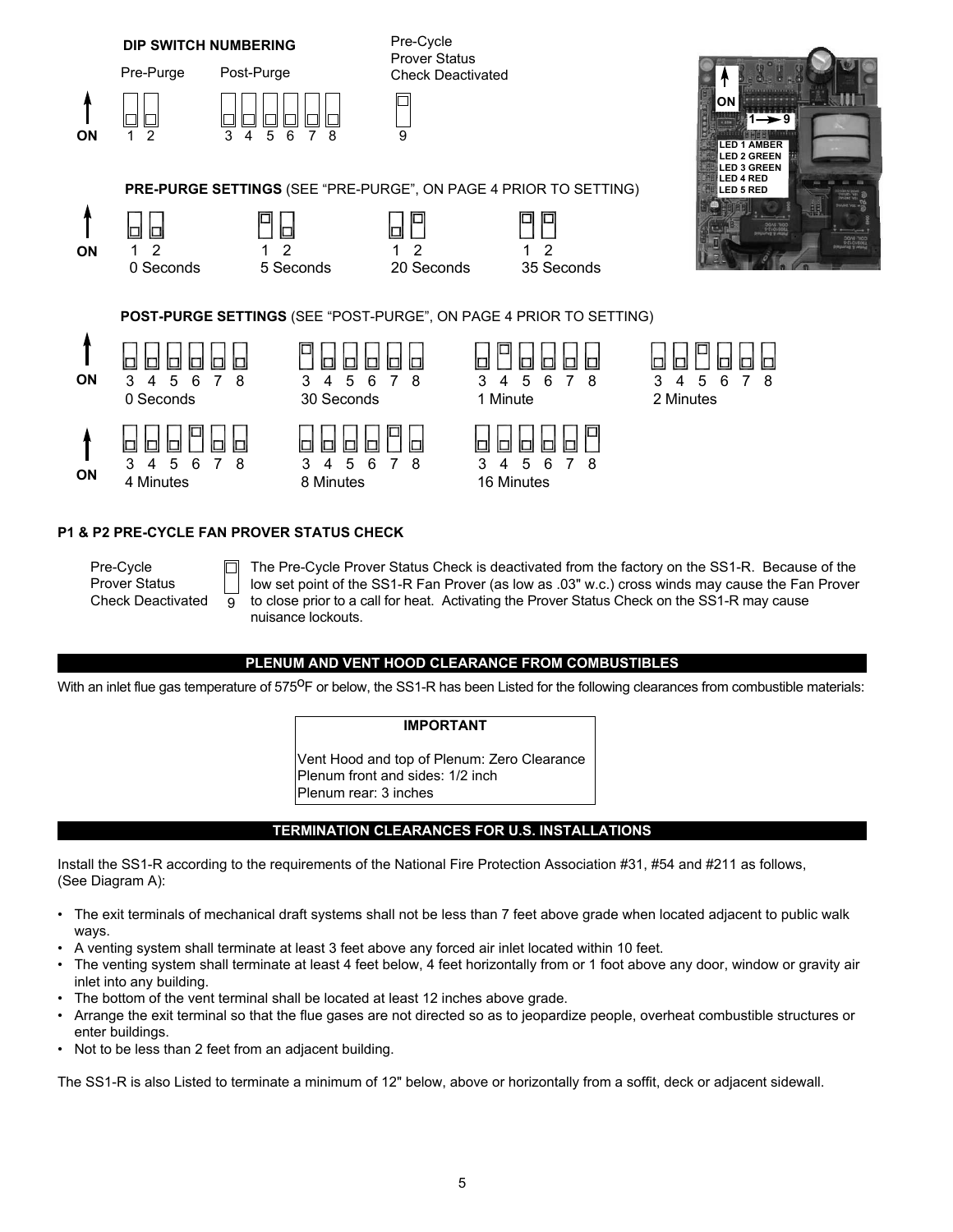

# **TERMINATION CLEARANCES FOR CANADIAN INSTALLATIONS**

The SS1-R has been CSA Listed according to the requirements of "Mechanical Flue-Gas Exhausters" CSA Std B255-M81 and the "Installation code for Oil burning Equipment" CSA Std B139-M91. (See Diagram. A1)

- A venting system shall not terminate underneath a veranda, porch, or deck, or above a paved sidewalk or a paved driveway that is located between two buildings, and that serves both buildings.
- The exit terminals of mechanical draft systems shall not be less than 2.13m (7ft) above grade when located adjacent to a paved sidewalk or driveway.
- A venting system shall not direct flue gases towards brickwork, siding, or other construction, in such a manner that may cause damage from heat or condensate from the flue gases.
- A venting system shall not direct flue gases so as to jeopardize people, overheat combustible structures, or enter buildings.

A venting system shall not terminate within 1.8 m (6ft) of the following:

- A window, door or mechanical air supply inlet of any building, including soffit openings
- A gas service regulator vent outlet
- A combustion air inlet
- A property line
- A direction facing combustible materials or openings of surrounding buildings

A venting system shall not terminate within 1m (3ft) of the following:

- Above a gas meter/regulator assembly within 1m (3ft) horizontally of the vertical centreline of the regulator
- A oil tank or an oil tankfill inlet
- The inside corner of an L-shaped structure

A venting system shall not terminate within .3m (1ft) of the following:

• Above grade level or any surface that may support snow, ice, or debris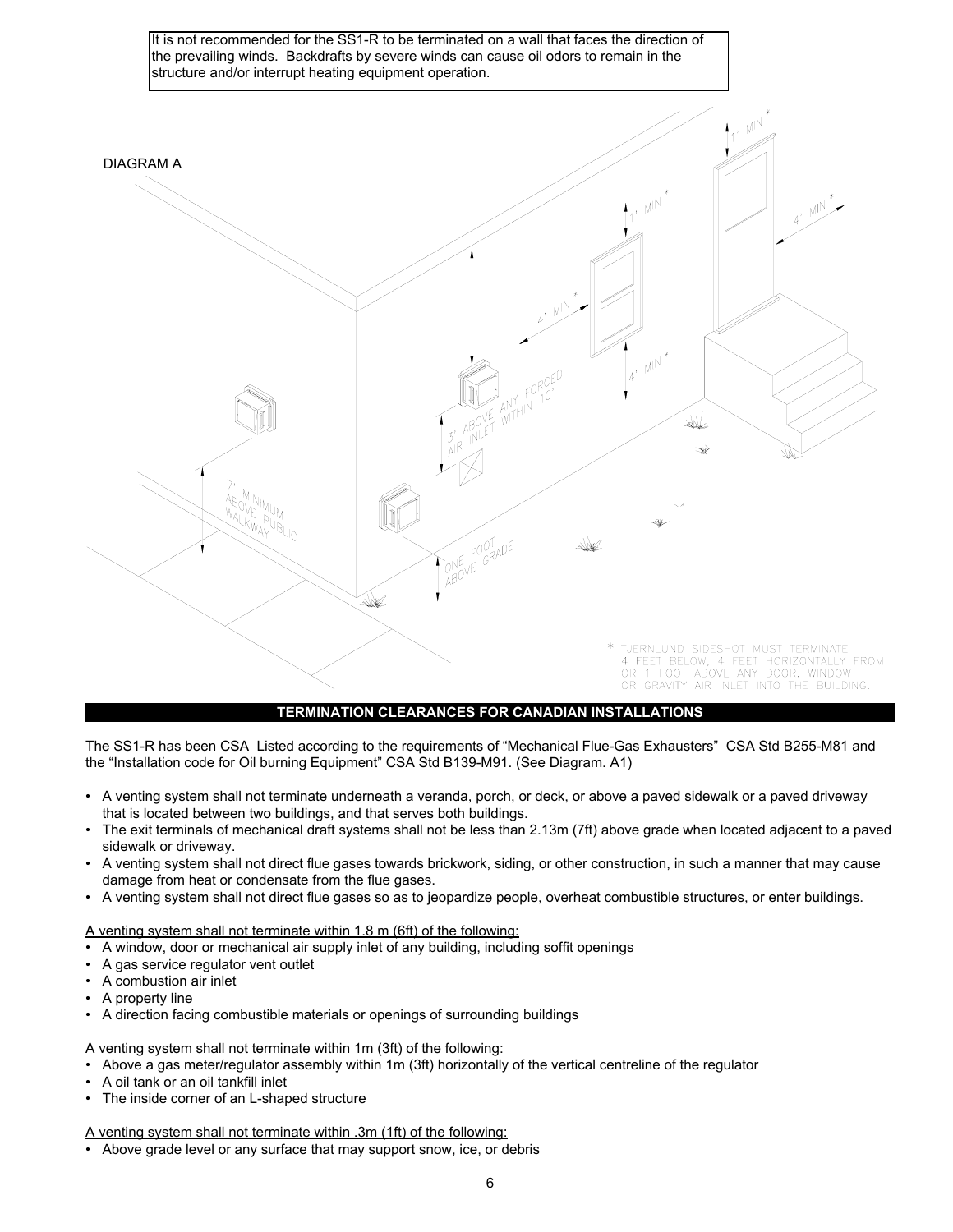It is not recommended for the SS1-R to be terminated on a wall that faces the direction of the prevailing winds. Backdrafts by severe winds can cause oil odors to remain in the structure and/or interrupt heating equipment operation.

# DIAGRAM A1



- 
- Drill and 1/8", 1/4", 1/2" Bits, 1" hole saw 1/4" Masonry Drill Bit Wire
- 
- Wire Cutter/Stripper Hammer 1" Strain Reliefs
- 
- Reciprocating Saw 1/2", 7/16",5/8" Wrench Vent Pipe
	-
- Blade Screwdriver 1/4", 5/16", 11/32" Nut Driver/Socket Wire Nuts
	-

# **Tools required: Materials required:**

- 
- 
- 
- 
- Tube Cutter Clearly Conduit  **Electrical Conduit** Electrical Conduit

# **INSTALLING VENT HOOD TERMINUS**

- 1. a) Fold template A along dashed line and attach in between the floor joists ensuring that it is snug against the sill plate and right hand floor joist. Follow same procedure if floor trusses are used, (See Diagram B).
	- b) If the SS1-R is not being installed between floor joists, attach the template to the wall it will be exiting ensuring it is level.



# DIAGRAM B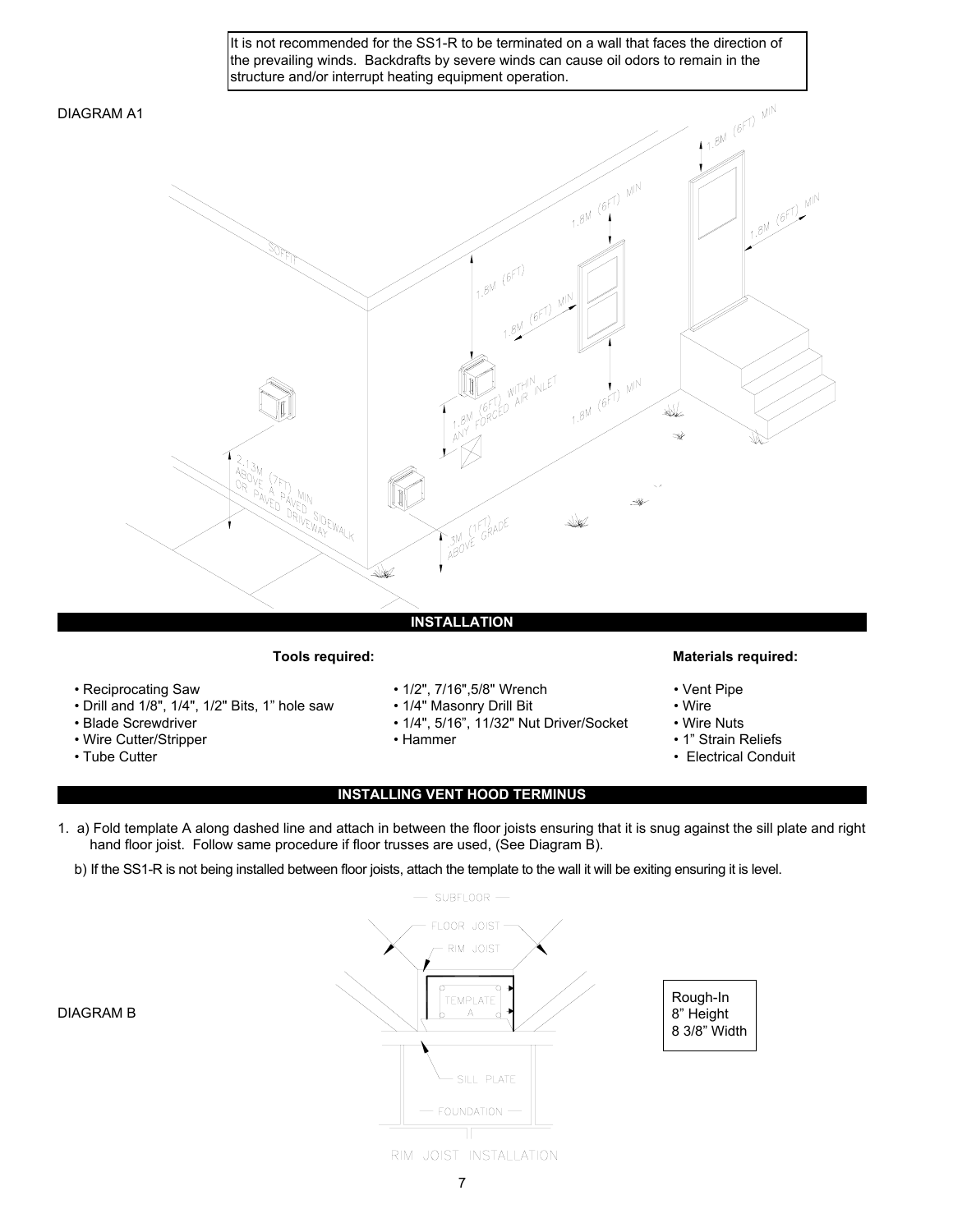- 2. Using 1/2" bit, drill pilot holes noted on each side of the template from inside through rim-joist, wall board, siding, etc., keeping drill bit perpendicular to the wall. 1/2" bit must be long enough to penetrate through exterior.
- 3. Remove template from rim-joist and attach to building exterior, aligning pilot hole markings on template with holes previously created in Step #2.
- 4. Drill the four corner holes noted on the template through the building exterior. Remove the template and mark lines from the **outside** edge of the holes drilled, forming a rectangle.
- 5. Using reciprocating saw and appropriate blade, cut a rectangular opening through the rim joist, wall board, siding, etc., on the lines marked in step 4. The rectangular opening should be no larger than 8-3/8" in width by 8" in height, (See Diagram C).



- 6. Knock out block material exposing rectangular opening through the wall.
- 7. Apply two beads of exterior rated caulk approximately 3/8" in width at the seam of the outermost casing of the Vent Hood and the inner flange of the Vent Hood Terminus, (See Diagram D).

DIAGRAM C



8. Slide the Vent Hood through the wall while taking care installing the rain shield as shown, (See Diagram E). The nuts located on the Vent Hood outermost casing should be facing up when sliding it through the wall. Mount Vent Hood to the exterior using four #8 x 3" wood screws and spacers provided, (See Diagram E). Wall anchors are provided for installation into masonry wall.



- 9. Connect the Plenum to the Vent Hood of the SS1-R following the steps on pages 9, 10.
- 10. After the SS1-R is completely installed, apply a bead of exterior rated caulk between the Vent Hood Terminus inner flange and the exterior of the building, (See Diagram F).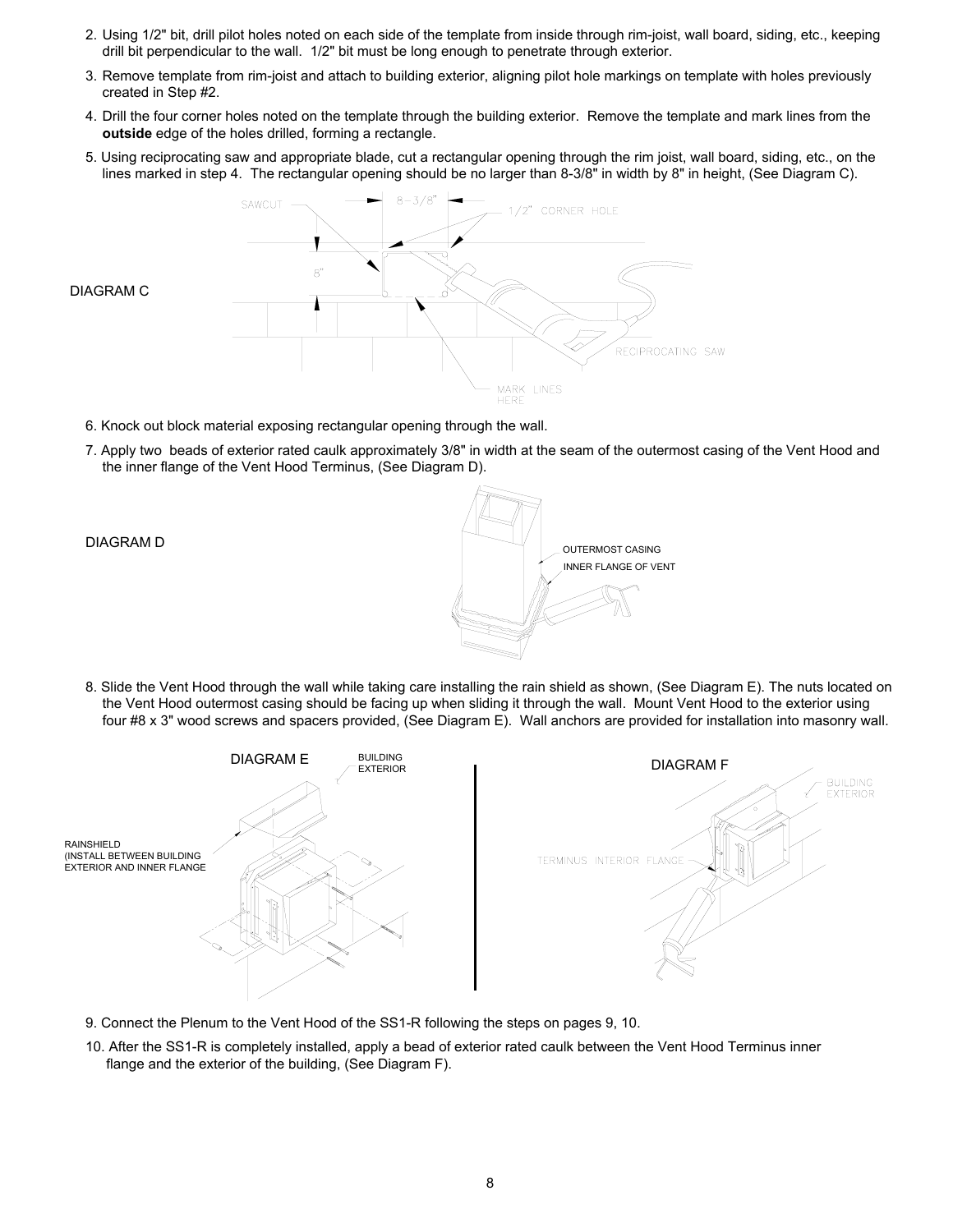

It is recommended and local codes may dictate that the joist be reinforced as outlined below. Bracing of the rim joist is not necessary.

- 1. Cut two 2 x 4 pieces of wood 28 inches in length.
- 2. Center both pieces on each side of the floor joist above the notch and drive 8 16D or larger nails into each piece, (See Diag. H).



# **CONNECTING THE PLENUM TO THE VENT HOOD**

NOTES: Cut any nails which are protruding downward from the subfloor that may come in contact with the SS1-R. Place both slip joint drivers in your pocket before continuing.

# **A** WARNING

DIAGRAM H

Minimum clearances from the Plenum to any combustible materials must be maintained as listed on page 5. Failure to do so can cause a fire or explosion resulting in property damage, personal injury or death.

- **Note:** Blower Motor/Wheel assembly can be removed to make Plenum section easier & lighter to install. Refer to Removal and Replacement of Motor/Wheel Assembly, Page 18.
- 1. Connect the Plenum to the Vent Hood by aligning both grooves on the bottom of Plenum with both grooves on the bottom of the Vent Hood. The Plenum is designed to slide into the Vent Hood, (See Diagram I).





- 2. Gently slide the Plenum into the Vent Hood until the slip joint guides located on each side of the Plenum are in contact with each other.
- 3. Slide the slip joint drivers from the bottom upward over the the slip joint guides as far as possible by hand. A hammer may be used to tap the slip joint drivers to their final position. Start the slip joint drivers on the slip joint guides with the embossed end facing down. Do not force slip joints past embossing.

9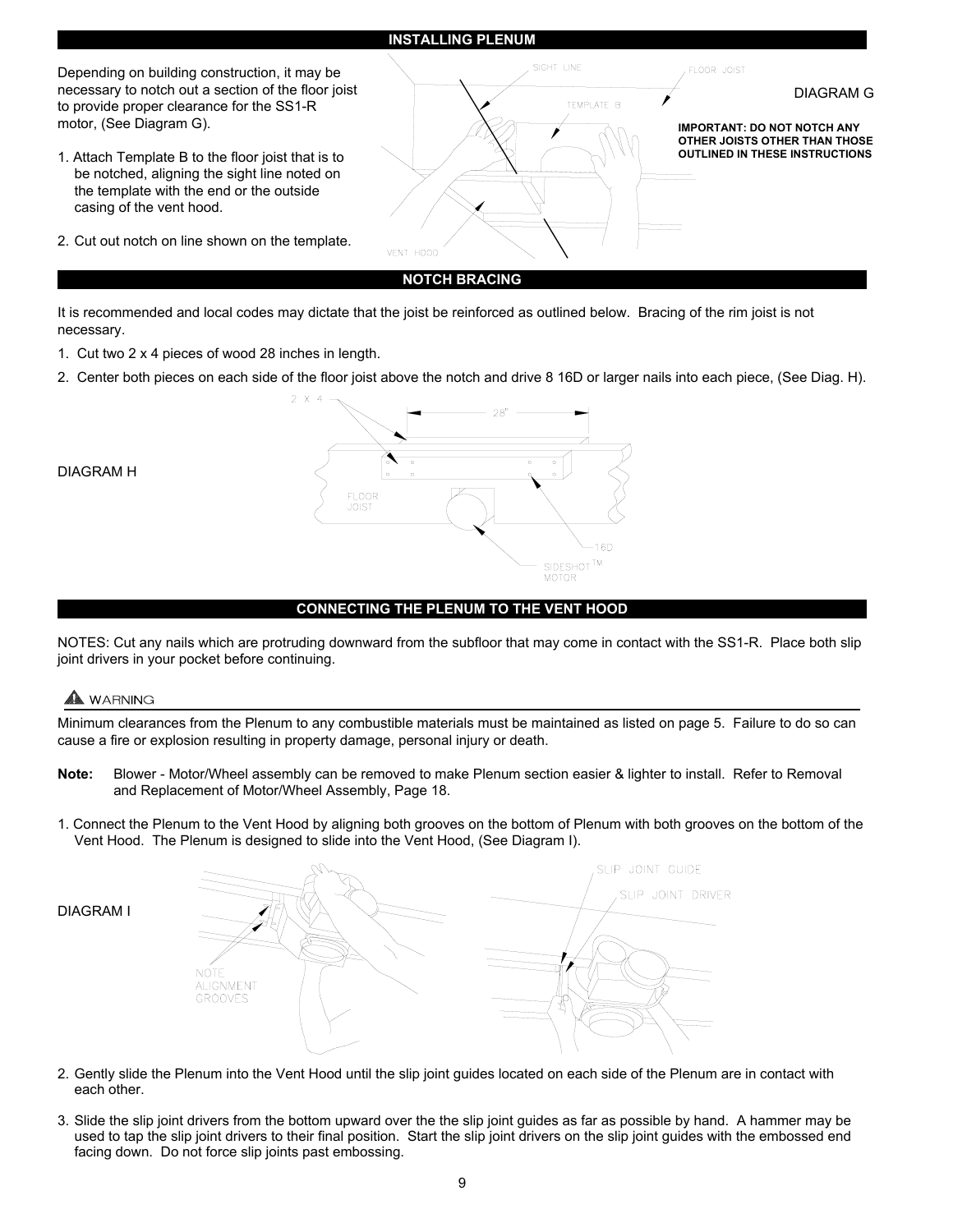# **INSTALLATION OF WALL SUPPORT BRACKET**

- 1. To prevent damage to the SS1-R, temporarily support the bottom of the plenum (prop on ladder) while assembling the wall support bracket. Assemble the wall support bracket as shown, (See Diagram J).
- 2. Using the prepunched holes, adjust the wall support bracket so that a **slight pitch** is maintained for water drainage, (See Diagram J).
- 3. Use the prepunched holes on the wall bracket as a template to mark holes to be drilled into the side wall for mounting screws.
- 4. a) If installing the bracket into a wood wall, drill 2 pilot holes at each point established in step 3 with a 1/8" drill bit approximately 1" deep and install the screws provided to secure the bracket to the wall.
	- b) If installing the bracket into a masonry wall, drill 2 holes at each point established in step 3 with a 1/4" masonry drill bit approximately 1" deep. Tap the masonry anchors into the holes drilled in step 4. Screw the wall bracket onto the wall.
- 5. Connect the other end of wall support bracket to the stud on the plenum using the supplied 1/4"-20 keps nut, (See Diagram J).



#### **INSTALLATION OF VENT PIPE**

Single wall vent pipe is not allowed in unconditioned or unheated space. When Installing the SS1-R vent system, a barometric draft damper control must be used. Install the barometric draft damper as close as is practical to the SS1-R with the center line of the barometric damper not closer than 10 inches to the SS1-R inlet. Always install the draft damper in a 6" section of pipe. The general venting configurations are shown in diagram K. The SS1-R vent system is designed to accept 6" single wall, type"L" or type "A" vent pipe. When installing the vent system, it will be necessary to use the tapered reducers or increasers as shown.

Determine which inlet of the SS1-R will allow for the least amount of elbows to the furnace. When using single wall pipe, a minimum clearance of 18" must be maintained between the vent pipe and combustible materials and the vent pipe must be exposed to view for its entire length. If this clearance cannot be maintained, type "L" or type "A" vent may be used according to its listing and vent pipe manufacturers instructions.

A maximum of 10 linear feet of vent may be used to connect the SS1-R to the furnace. No more than three 90° elbows may be used (two  $45^\circ$  elbows will be considered equivalent to one  $90^\circ$  elbow).

The SS1-R vent system is shipped from the factory with the plug connected to the rear and the vent pipe inlet collar connected at the bottom. If using the bottom inlet, read the section entitled "Vent Pipe Clamp Assembly", page 11. If the installation requires the use of the rear inlet, follow the steps in the section entitled "Vent Pipe Inlet Collar Conversation", page 11 to move the vent pipe inlet collar from the bottom to the rear.

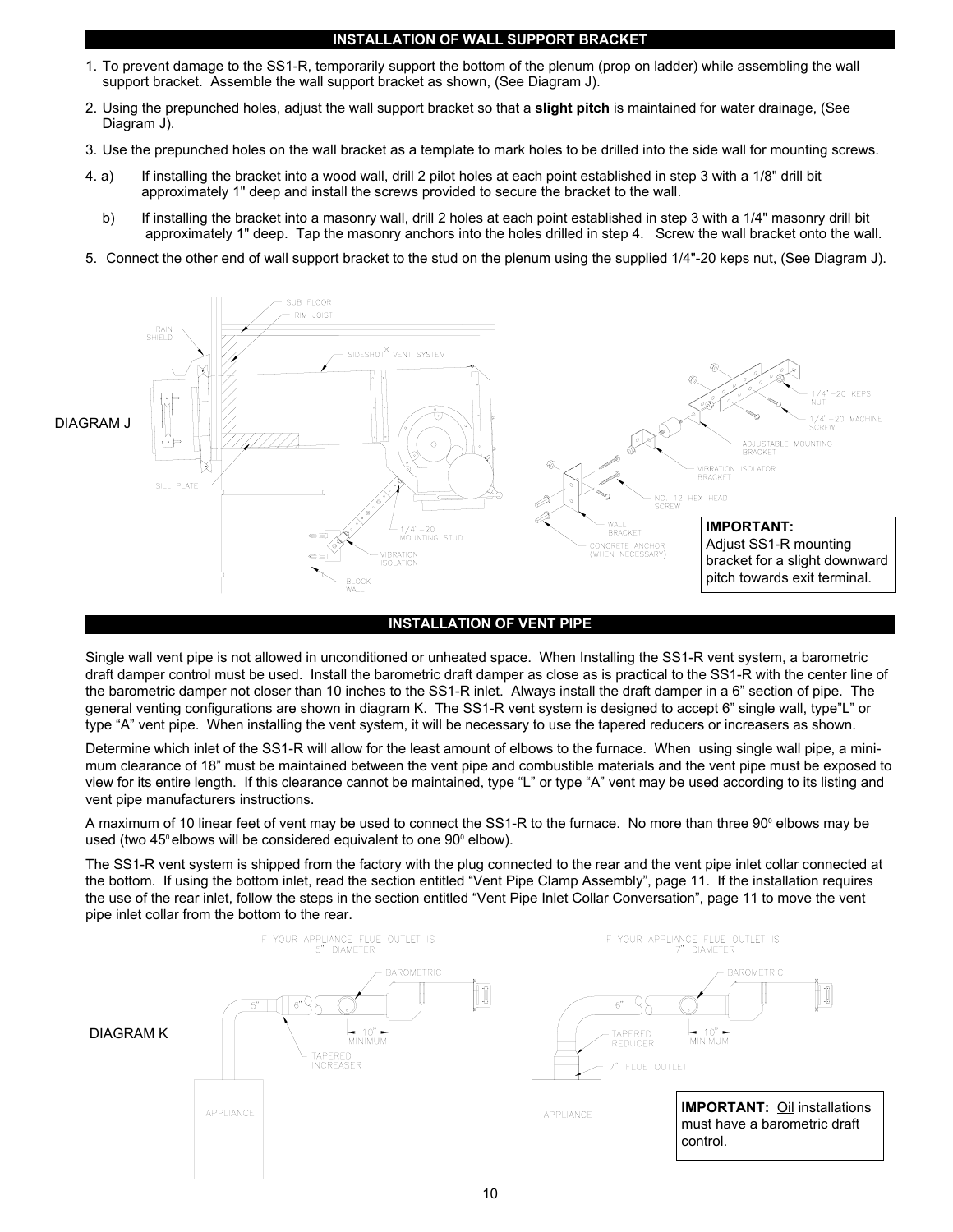# **VENT PIPE INLET COLLAR CONVERSION**

- 1. Remove the plug from rear inlet port by unfastening the 6 nuts that secure it to the Plenum. Keep the plug & nuts for later use.
- 2. Remove the sensing tube from the Fan Proving Switch by loosening the plastic compression fitting.
- 3. Remove the vent pipe inlet collar from the bottom port by unfastening the 6 nuts that secure it to the plenum. Keep the nuts for later use.
- 4. Using a tube cutter, cut the sensing tube 2" from the elbow directed at the vent pipe inlet collar, (See Diagram L). Discard the cut off section of metal tube.



- 5. Attach the vent pipe inlet collar to the rear inlet port making sure that the sensing tube is orientated as shown, (See Diagram M). NOTE: Alignment marks on the inlet collar and plenum casing must match.
- 6. Attach 90 $^{\circ}$  compression fitting to the short tube on the inlet collar.
- 7. Using the "soft" aluminum tubing, connect the Fan Proving Switch to the inlet collar. Take care not to crimp the tubing.
- 8. Install the plug removed in step 1 over the bottom inlet port, tightening securely.

### **VENT PIPE CLAMP ASSEMBLY**

1. Attach the three vent pipe clamps to the inlet collar, (See Diagram N). NOTE: The following diagrams show the use of the rear inlet. The same steps will apply if using the bottom inlet.



DIAGRAM N

- 2. Bend each vent pipe clamp so it conforms to the outside diameter of the vent pipe being used, (See Diagram O)
- 3. Route the adjustable clamp through the openings at the opposite end of the legs.
- 4. Slide the vent pipe over the inlet collar of the SS1-R.
- 5. Tighten the adjustable clamp around the vent pipe, (See Diagram O).



DIAGRAM O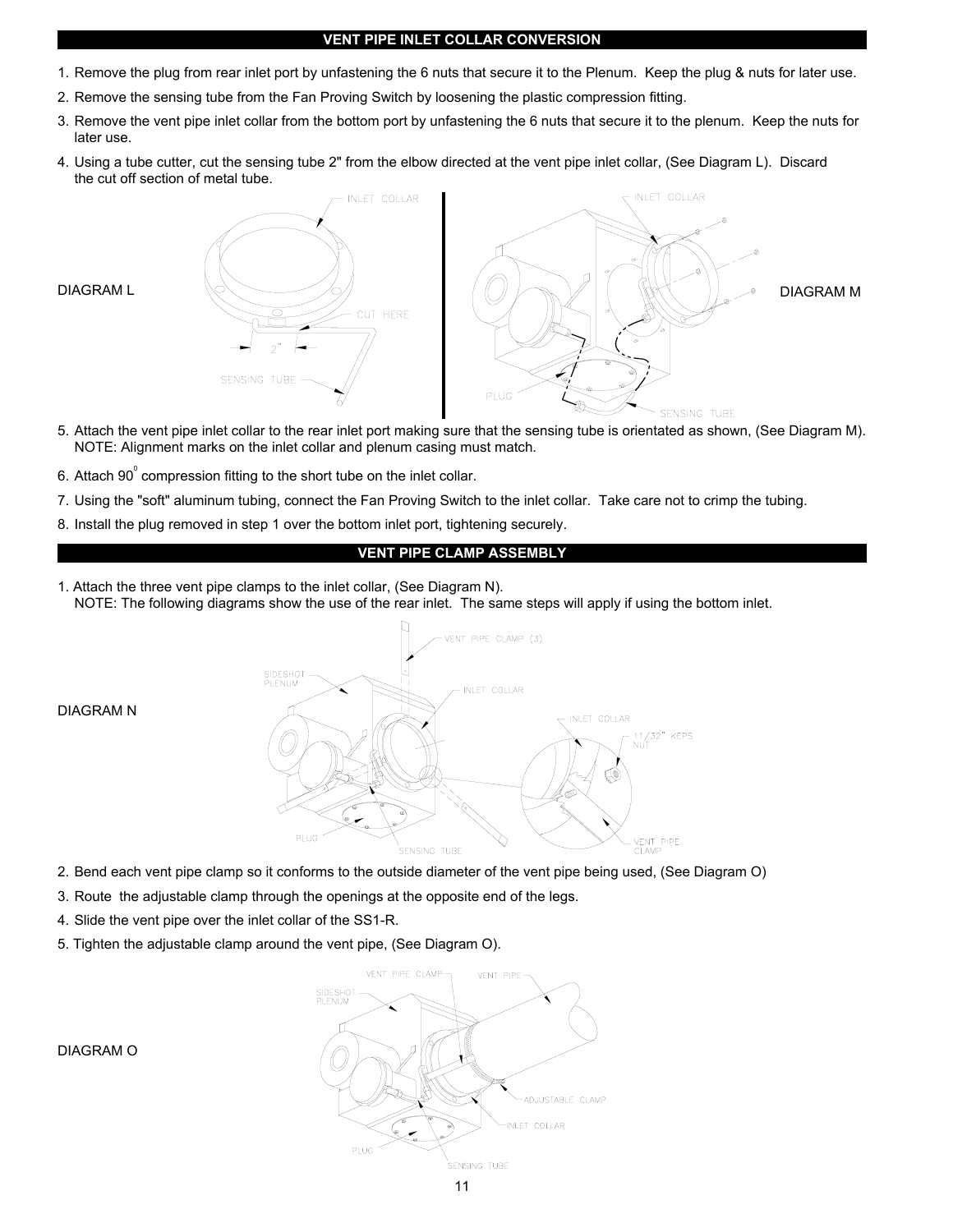All wiring from the SS1-R to the appliance must be appropriate Class 1 wiring as follows: installed in rigid metal conduit, intermediate metal conduit, rigid non-metallic conduit, electrical metallic tubing, Type MI Cable, Type MC Cable, or be otherwise suitably protected from physical damage.

# **PREPARATION FOR SYSTEM WIRING**

# **WARNING**

Make sure all power is disconnected from the furnace before attempting to install the SS1-R. Failure to do so can cause electrical shock resulting in personal injury or death.

# **INSTALLATION OF OIL SOLENOID VALVE (DIAGRAM P)**

- 1. Apply pipe sealant to the Elbows and attach the Elbows to the valve in the positions shown.
- 2. Place the 1/2" Chase Nipple through the Cad Cell housing with the 7/8" Grounding Lockwasher on the outside of the housing as shown below.
- 3. Thread the Chase Nipple into the valve passing the wires of the Valve through the Chase Nipple.
- 4. Connect one 8" Tube Assy. from the pump to the Valve and the remaining 8" Tube Assy. from the Valve to the Nozzle Line paying attention to the direction of flow as shown.
- 5. Thread wires (two) from solenoid valve through Cad Cell housing of burner to the existing junction box.

# DIAGRAM P DIAGRAM Q



# **WARNING**

**WARNING: MAKE SURE THAT ALL POWER IS DISCONNECTED AND TURNED OFF COMPLETELY BEFORE PROCEED-ING TO INSTALL THE SS1-R POWER VENTER. FAILURE TO DO SO COULD RESULT IN PERSONAL INJURY OR DEATH. THE FOLLOWING INSTRUCTIONS PERTAIN ONLY TO RHEEM, RUUD, OR WEATHERKING "C" (-OBC-XXX, -OPC-XXX & etc.) AND "D" MODEL OIL FURNACES (-OBD-XXX, -OPD-XXX and etc.)**

- 1. All wiring from the SS1-R to the oil furnace must be appropriate Class 1 wiring as follows: installed in a rigid metal conduit, intermediate metal conduit, rigid non-metal conduit, electrical metallic tubing, Type MI Cable, Type MC Cable, or be otherwise suitably protected from physical damage while complying with the latest revision of the National Electric Code.
- 2. Four wires are to be installed from the oil furnace to the SS1-R Side Wall Vent System. In addition, the L1 (115V), Neutral, and ground wires will also be attached from a nominal 115VAC power source.
- 3. Remove the screws that secure the primary control to the junction box.

For "C" series oil furnaces (-OBC-XXX, -OPC-XXX & etc.), the primary control module (Honeywell R8184-G) and junction box is mounted directly to the burner.

On "D" series oil furnaces (-OBD-XXX, -OPD-XXX and etc.), the primary control module (Honeywell R8184-M) is located on the main junction box mounted to the interior wall of the furnace.

4. For "C" series oil furnaces (-OBC-XXX, -OPC-XXX & etc.), drill a 1" diameter hole into the junction box side of the furnace, allowing for adequate clearance from electrical components, (See diagram Q). Use caution when drilling into the furnace so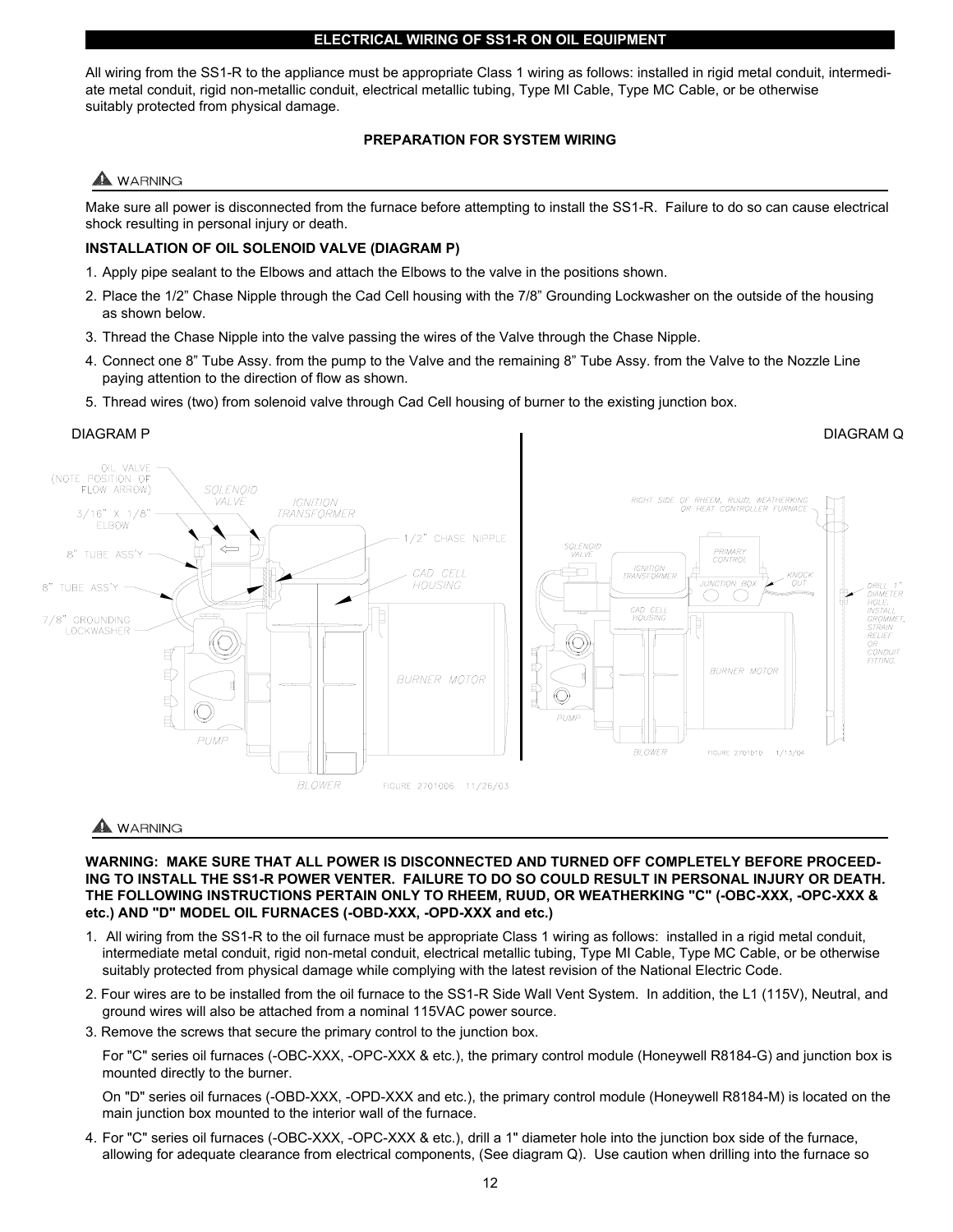existing wiring and components are not damaged. The four wires connecting the Rheem, Ruud or Weatherking oil fired furnace to the SS1-R must be routed through this hole to the burner junction box. If electrical conduit is not going to be used, then a mechanical strain relief must be used where wires pass into the burner junction box.

For "D" series oil furnaces (-OBD-XXX, -OPD-XXX and etc.), remove the primary control from the main junction box and push the wires inside to the side so that the holes on the back of the junction box can be seen. Once these holes are located, chose one of these holes and trace its pattern onto the furnace wall. Once the hole is traced, remove the main junction box/primary control assembly from the wall of the furnace and drill out the newly traced hole with a 1" drill. When the hole is complete, install a 1" diameter bushing. If electrical conduit is not going to be used, then a mechanical strain relief must be used where wires pass through the furnace wall. Replace the junction box / primary control to the wall of the furnace in the same fashion as the original factory wiring.

- 5. Remove the wire-nuts which secure the Orange to Black wires (burner control) and White wires (line neutral) of the primary control, (see Diagram R below).
- 6. For "C" series oil furnaces (-OBC-XXX, -OPC-XXX & etc.), remove a knock-out slug from the existing junction box mounted to the burner. A field installed bushing must be installed in the hole formed by removing the slug.
- 7. Use a field-installed wire and wire-nut to connect the Orange wire of the primary control to the #1 terminal on the SS1-R control board, (see Diagram R below). All wire connections using wire nuts should be hidden in the junction box. Do not make wire connections outside the junction box.
- 8. Use a field-installed wire and wire-nut to connect the White wire of the primary control to the oil valve and the #2 terminal on the SS1-R control board, (See Diagram R below). All wire connections using wire nuts should be hidden in the junction box. Do not make wire connections outside the junction box. Note: For "D" series oil furnaces (-OBD-XXX, -OPD-XXX and etc.), the existing wire nut (which connects all the line neutrals together) is full and a new wire cannot be added to it. A new wire-nut will have to be installed and this will require that the neutral wire is cut and stripped.
- 9. Use a field-installed wire from the #4 terminal of the SS1-R control board to the oil valve, (See Diagram R below). Note that the other terminal on the oil valve is connected to line neutral in step 8 above.
- 10. Use a field-installed wire and wire-nut to connect the Black wire of the Beckett burner to the "M" terminal on the SS1-R control board. All wire connections using wire nuts should be hidden in the junction box. Do not make wire connections outside the junction box.
- 11. Connect the ground terminal of the SS1-R to the ground terminal of the burner junction box ("C" series oil furnaces), the ground terminal of the main junction box, or some other suitable ground connection.
- 12. Connect 115VAC power to the "L" (line) and "N" (neutral) terminals of the SS1-R control board. This power should be routed through a disconnect so that power to the SS1-R can be turned off remotely if necessary.

# **SS1-R WITH INTEGRAL UC1 UNIVERSAL CONTROL WIRED WITH RHEEM, RUUD OR WEATHERKING OIL FIRED FURNACES**



DIAGRAM R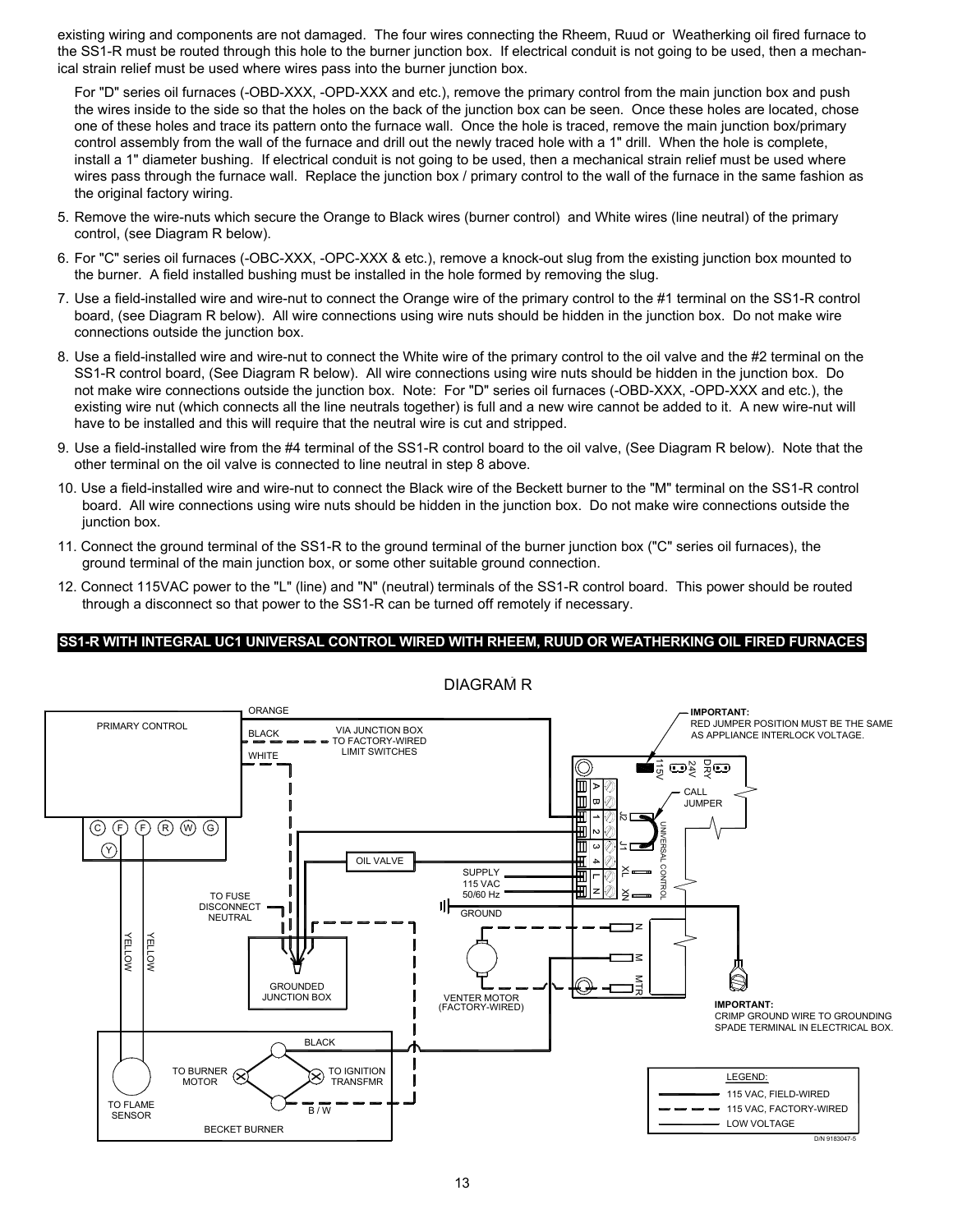# **SEQUENCE OF OPERATIONS WITH SS1-R POWER SIDEWALL VENTER INSTALLED ON RHEEM, RUUD, OR WEATHERKING OIL-FIRED FURNACES.**

When the thermostat calls for heat, the circuit across the T-T terminals on the Honeywell 8184 series burner control is closed. This causes 115 VAC to be applied to the Orange wire that exits the bottom of the Honeywell primary control. This Orange wire applies power to terminal #1 of the SS1-R integral UC1 Universal Control board. The #1 contact on the terminal strip supplies 115 VAC to the "M" and "MTR" spade connections on the SS1-R control board causing the Beckett burner and the induced draft motor to start immediately upon a thermostat heat-call. At this point, the burner is running, but the oil valve is still off, so combustion has not yet started. When the induced draft motor gets enough speed to close the pressure switch, the switch contacts operate a relay on the control board which then supplies power to terminal #4 of the SS1-R control board, turning on the oil valve. At this point, combustion should take place.

Once the thermostat is satisfied, the Honeywell 8184 burner control will remove 115 VAC power from the Orange wire exiting its base. As a result, the oil solenoid valve snaps closed immediately and this action causes the burner flame to extinguish immediately. The loss of power to terminal #1 of the SS1-R integral UC1 Universal Control board begins the post-purge period. The "M" and "MTR" terminals on the SS1-R control board will remain energized with 115 VAC for the entire post-purge period. This means that both the Beckett burner and the Induced draft motor of the SS1-R will remain powered for the user-selected post purge period (although no flame is present). No flame will be present during the post-purge period because the oil solenoid (which was turned off immediately when the heat-call ended) will prevent the oil from flowing.

# **SELECTION OF PRESSURE SWITCH BLEED ORIFICE**

In order for the SS1-R pressure switch to function properly for the intended application, the proper bleed orifice has to be selected as determined below.

- 1. Upon installation, if the furnace input rate is 1 gallon per hour or less (140,000 BTU/hr. or less), then the plug should be installed in the pressure switch.
- 2. Upon installation, if the furnace input rate is greater than 1 gallon per hour or 140,000 BTU/hr., then the #33 bleed orifice should be used.
- 3. Once the proper bleed orifice has been determined, install into bleed orifice port as shown in Diagram S.





The SS1-R Vent system will properly vent a wide range of BTU/hr. input capacities. To compensate for different burner capacities, vent connector lengths and wind conditions it features a draft adjustment located on the outside of the Vent Hood. In general, positioning the draft adjustment **inward** will cause the SS1-R to operate at lowest capacity. Positioning the draft adjustment **outward** will cause the SS1-R to operate at highest capacity.

# **IMPORTANT:**

The following paragraph describes the initial draft adjustment. It may be necessary to make a slight readjustment to compensate for various conditions: wind, vent connector resistance, negative building pressure and multiple appliances.

ASHRAE lists the average design factor for wind loads in North America at 15 MPH. Refer to the Draft Adjustment Chart below. We recommend that the 25 MPH category be used to allow for excursions beyond the 15 MPH average. It is not recommended for the SS1-R to be terminated on a wall that faces the direction of the prevailing winds. Backdrafts by severe winds can cause oil odors to remain in the structure and/or interrupt heating equipment operation. If the SS1-R is terminated in a direction prone to higher winds, or if higher winds are common in your geographic area, use the 40 MPH category to determine the proper draft adjustment setting. If the draft adjustment is set at the 25 MPH category and sustained winds exceeding 25 MPH are present, the Fan Proving Switch will act to close the oil solenoid valve. Wind loads referenced are based on straight line winds directed against the Vent Hood.

# **DRAFT ADJUSTMENT PROCEDURE:**

- 1) Set the draft adjustment to the appropriate setting based on the above instructions and the Draft Adjustment Chart. Adjustment is accomplished by loosening both nuts on each side of the Vent Hood and centering **both** indicators to the desired setting. Tighten the four nuts to secure the draft adjustment at desired setting.
- 2) Place the appliance and SS1-R in operation. Measure the over-fire draft. Make necessary adjustments to the primary air intake and barometric draft control to comply with the over-fire draft requirements of the appliance. The over-fire draft should be in a range of -.02" to -.04" W.C., with the optimum setting at -.03" W.C. If adjustments to the primary air intake and barometric draft control do not provide the required over-fire draft, the SS1-R draft adjustment must be repositioned, accordingly. Measure over-fire draft after repositioning SS1-R draft adjustment.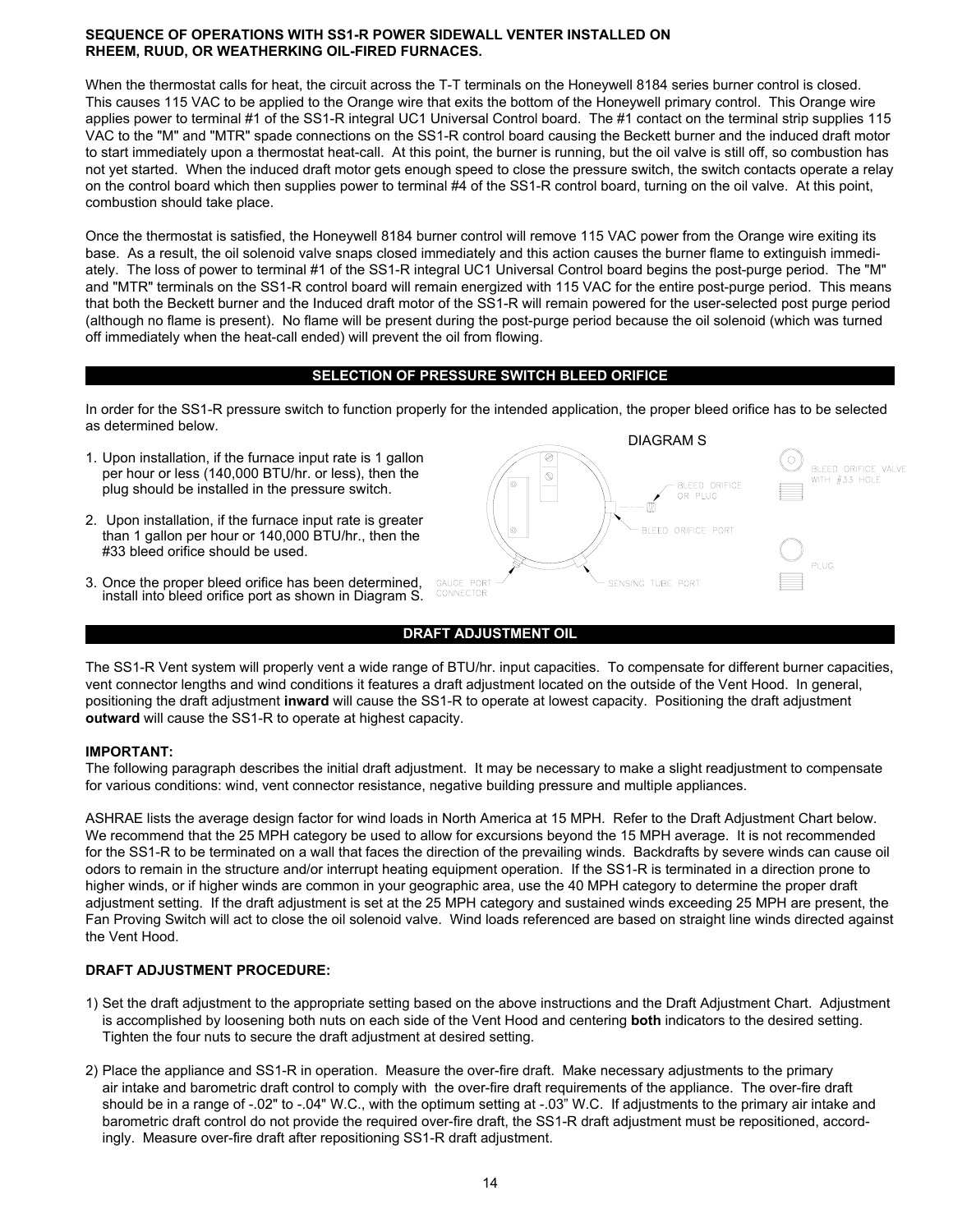|                                              |                        | DRAFT ADJUSTMENT CHART |                  |                  |
|----------------------------------------------|------------------------|------------------------|------------------|------------------|
| RHEEM, RUUD<br>WEATHERKING<br><b>FURNACF</b> | BTU/HR<br><b>INPUT</b> | GPH<br><b>INPUT</b>    | 25<br><b>MPH</b> | 40<br><b>MPH</b> |
| 056                                          | 70.000                 | 0.50                   |                  | 2                |
| 067                                          | 84,000                 | 0.60                   |                  | 2                |
| 084                                          | 105,000                | 0.75                   |                  | $\overline{2}$   |
| 095                                          | 119,000                | 0.85                   | 2                | 3                |
| 112                                          | 140,000                | 1.00                   | 2                | 3                |
| 130                                          | 168,000                | 1.20                   | 4                | 6                |
| 150                                          | 189.000                | 1.35                   | 5                | 8                |



NOTES: All draft adjustments are approximate. This chart is to be used for initial draft adjustment only. Subsequent draft adjustments may be required to compensate for various field conditions: wind, vent pipe resistance, building pressure, multiple appliances, etc.

BTU/HR input ratings assume 30% or less excess air for flame retention burners.

# $\blacktriangle$  WARNING

Do not exceed the recommended BTU/HR input range of the SS1-R.

Under no circumstances shall the minimum draft adjustment be used for the larger input range of this product.

Improper draft adjustment may result in the dispersion of flue products (carbon monoxide) into the building interior.

# **COMBUSTION AIR**

Adequate combustion air is vital for proper combustion and for safe venting. Likewise, for proper SS1-R performance, adequate combustion air must be available to the appliance. Many installers assume adequate combustion air is present, especially in older homes. In some cases this is a false assumption, because many older homes have been made "tight" due to weatherization. Size the combustion air opening(s) into the appliance room as outlined NFPA 31/NFPA 211. When installing a SS1-R, it is usually not necessary to supply any more combustion air than normally required when conventional venting. Common symptoms of inadequate combustion air include: Fan Proving Switch short cycling, odor present at the end of burner cycle, outside air enters the structure through the SS1-R Vent System on SS1-R/Appliance off cycle.

# **SYSTEM OPERATION CHECK-OUT**

- 1. Adjust thermostat to call for heat.
- 2. Verify that the SS1-R and the burner motor both operate prior to ignition.

Allow heating equipment and SS1-R to operate continuously while performing steps 3-5.

- 3. Close all doors and windows of the building. If heating equipment is installed in utility room or closet, close the entrance door to this room. Close fireplace dampers.
- 4. Turn on all appliances in the structure that exhaust indoor air during their operation, e.g. turn on clothes dryer, exhaust fans, such as range hoods, bathroom exhaust and whole house fans.
- 5. Allow SS1-R and equipment to operate for at least five minutes. Tripping of the burner circuit by the Fan Prover Switch or Limit during the five minute operation indicates an unsafe operating condition. Turn fuel supply off to appliance and DO NOT OPERATE UNTIL UNSAFE VENTING CONDITION IS INVESTIGATED BY QUALIFIED SERVICE PERSONNEL.
- 6. Turn thermostat to the "off" position. Verify the SS1-R and the burner operate for several minutes, without a burner flame, before the system shuts off. This is due to the Post-purge settings of the integral UC1 Universal Control. See page 4 for Pre and Post-Purge settings.
- 7. Return all windows, doors and exhaust fans to their original conditions of use.

# **TROUBLESHOOTING OIL ODORS**

Many problems can be eliminated quite easily by having the equipment properly set up by a professional oil-heat service contractor. The sophistication of today's heating equipment and instrumentation needed for efficient operation requires proper training. There is no substitute for the work of a qualified oil-heat service professional. All trouble shooting recommendations that follow assume the equipment is installed and maintained by a qualified service person.

**Post-purge:** A post-purge is always necessary on oil installations. The factory default post-purge time period is 2 minutes. Just as a chimney continues to draft after the burner has shut-down, the SS1-R will continue to run to clear the vent system of residual gases. The duration of the post-purge cycle is adjustable from 0 to 16 minutes. We recommend a minimum of 2 minutes postpurge on oil.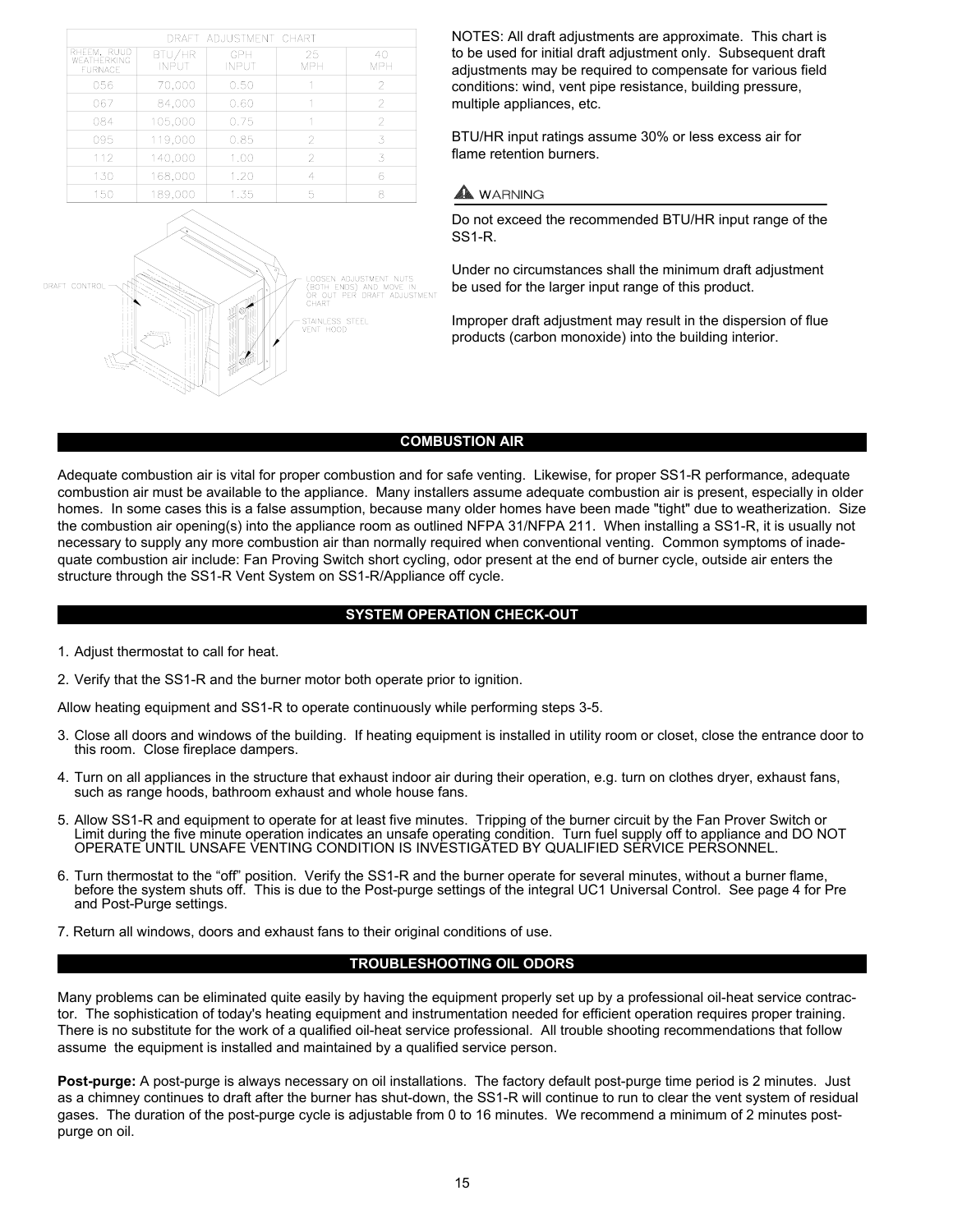**Draft Adjustment:** The SS1-R Draft Adjustment, located outdoors on the Vent Hood, has two functions: A) It allows the installer to adjust the amount of draft in accordance with the draft adjustment chart that the SS1-R must develop to vent the specific appliance, and B) During the off-cycle, when the SS1-R is off, it prevents air infiltration caused by strong winds and gusts. Air infiltration back through the vent system will bring with it the odors from the flue gas residue on the inside of the vent pipe. When the Draft Adjustment is at an inward setting (lower number) the Vent Hood will deflect a greater volume of wind than at a higher setting.

(**REMINDER :** The most significant preventer of wind-induced air infiltration is choosing a proper termination location of the SS1-R before installation, see requirements on pages 5, 6, 7 under "Vent Hood Termination Clearances.")

Verify that the Draft Adjustment is appropriate for the BTU/hr input, as shown on the "Draft Adjustment Chart," page 15. If necessary, change setting by loosening both nuts on each side of the Vent Hood and center both indicators to the desired setting. Tighten the four nuts to secure new Draft Adjustment.

# **IMPORTANT**

Any adjustment to the draft setting must be followed by an over-fire draft measurement and necessary adjustments to the primary air intake on the burner and barometric draft control. See Draft Adjustment Procedure on pages 14, 15.

**Burner Adjustment:** Verify that the over-fire draft matches that recommended by the heating equipment manufacturer. Adjust the combustion efficiency and smoke characteristics to optimum levels of performance.

**Combustion Air:** Modern construction methods and materials have reduced natural air infiltration rates to extremely low levels. Even older homes can lack adequate air for combustion, when insulation upgrades and other weatherization methods have been installed.

It is recommended that fuel burning appliances have dedicated sources of outside air for combustion. This may be simply accomplished by running a properly sized duct from outdoors and terminating it near the burner air intake. Accessory air intakes are available that connect to the burner motor, using it to pull in the outdoor air. The Tjernlund IN-FORCER™ Combustion Air Intake tempers the raw outdoor air as it is delivered to the burner. Without a source of outdoor air for combustion, a tight home's negative pressures will draw odors back through the venting system during the appliance off cycle.

# **TROUBLESHOOTING ELECTRICAL PROBLEMS**

# A WARNING

The following guide is intended to be used if a problem occurs during the use of the SS1-R sidewall vent system. It may be necessary to measure voltage during troubleshooting. **Extreme caution must be exercised to prevent injury.** If you are unable to determine the defective part with the use of this guide, call your Tjernlund distributor or Tjernlund Products direct at 1-800-255-4208 for further assistance.

# **LED STATUS & FAULT INDICATORS**

- **LED INDICATOR LIGHTS**
- LED #1 (Amber) Appliance call for heat. LED #2 (Green) Safety circuit through P1 & P2 (SS1-R Limit & Fan Prover) is verified "Open" upon start-up. Indicates Venter prover is closed during run cycle. Solenoid valve is energized with contact closure from terminal 3 to 4.
- LED #3 (Green) Power switched to SS1-R motor & burner motor from L to MTR & M.
- LED #4 (Red) Status / Fault indicator.

# LED #5 (Red) 115 VAC power supplied to board. Also used as a status indicator.

# **LED STATUS INDICATORS**

| LED #4 & #5 (Red) Flashing Alternately | = Venter in Pre-purge. (Pre-Purge options 0, 5, 20, 35 seconds)                      |
|----------------------------------------|--------------------------------------------------------------------------------------|
| LED #4 & #5 (Red) Flashing in Unison   | = Venter in Post-Purge. (Post-Purge options 0, 30 seconds or 1, 2, 4, 8, 16 minutes) |
| $\Gamma$ ED 44 Figure  Opening         |                                                                                      |

LED #4 Flashing Continuously\* = Fan Prover opened for more than 10 seconds during burner cycle. (Venter will run for 10 minutes, attempting to make Fan Prover)

# **LED FAULT INDICATORS**

Fault conditions are indicated by counting the number of times LED #4 (Red) flashes.

| LED #4 Flashes 2 Times<br>LED #4 Flashes 3 Times* | Fan Prover was in electrically closed position prior to venter operation.<br>Fan Prover does not close within 60 seconds after call for heat. |
|---------------------------------------------------|-----------------------------------------------------------------------------------------------------------------------------------------------|
| LED #4 Flashes 4 Times*                           | Fan Prover did not re-close after 10 minutes of Venter operation.                                                                             |
| LED #4 Flashes 5 Times*                           | Fan Prover opened for more than 10 seconds during burner cycle but closed within 10 minutes.                                                  |

Investigate causes of Fan Prover not making, i.e; Firing burner at capacities or temperatures exceeding Venter limits, excessive vent pipe runs, high winds, plugged / kinked Fan Prover sensing tube or a faulty Fan Prover. Reset SS1-R High Limit. If Limit was tripped and SS1-R fires, investigate cause of high heat.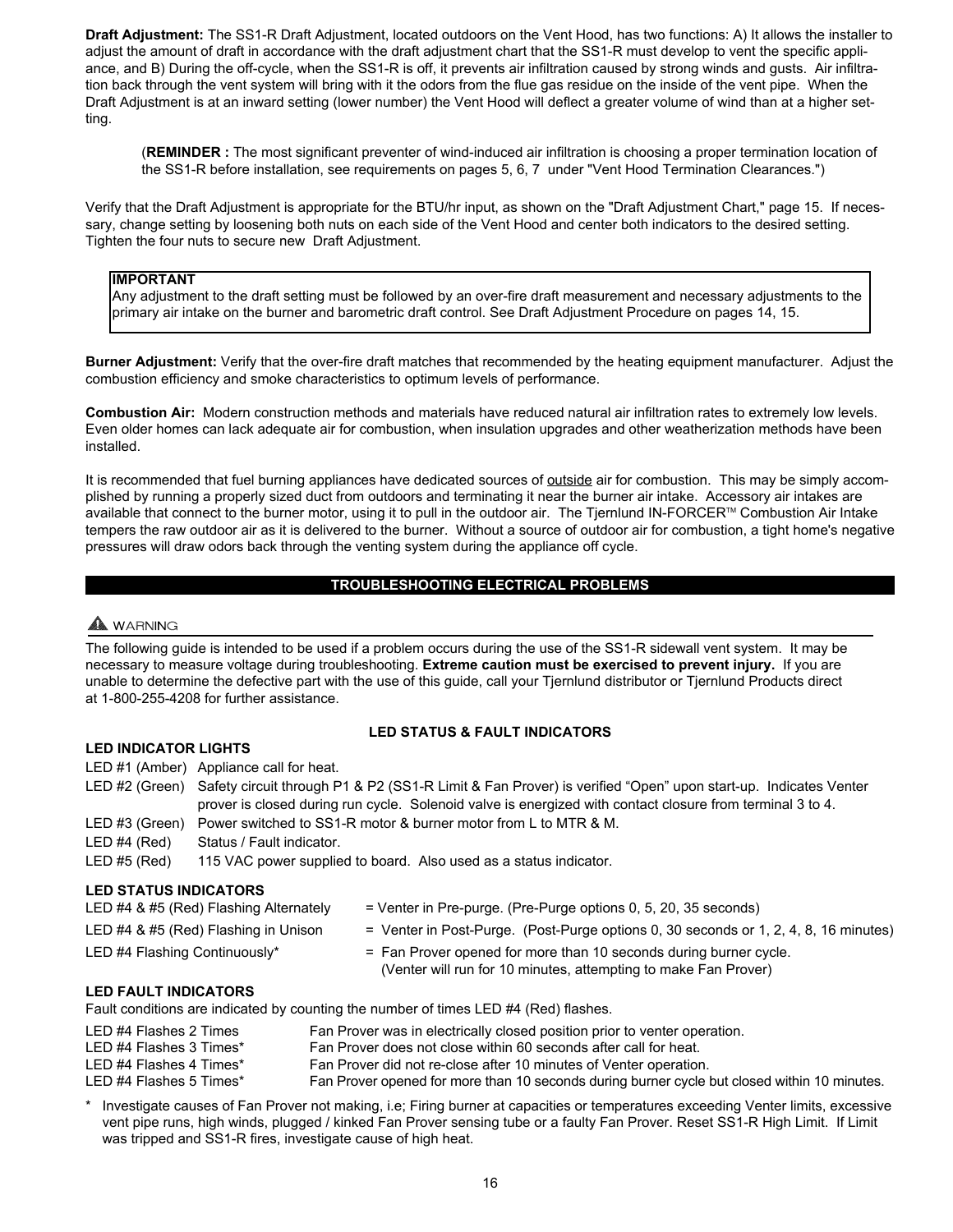**IMPORTANT:** Fault codes will automatically be displayed after a fault condition occurs. If the call for heat interlock signal or 115 VAC power is removed, the UC1 board will reset and the fault will be stored in memory instead of displayed. Any new fault will replace any previous fault.

# **CHECKING MEMORY FOR LAST FAULT CODE**

**IMPORTANT:** Prior to accessing the fault code memory, note the settings of the dip switches so that they can be returned to their original Pre / Post-Purge positions. When power is supplied to the UC1 use caution when moving dip switches.

The last fault code can be retrieved at any time by setting all dip switches 1-8 to the up, or "on" position. The last fault code, or lack there of, will be indicated by counting the number of times LED 4 flashes. By moving any of the dip switches back to their original position, the fault code will be cleared. **NOTE:** The UC1 board must have its 115 VAC power supply present when any of the (1-8) dip switches are moved back to their original position for the fault code to clear.

# **SYMPTOM 1: SS1-R OPERATES CONTINUOUSLY**

Verify that Venter is not in post-purge mode which could last up to 16 minutes. A factory post-purge has been set for 2 minutes. LED #4 & #5 (Red) will flash in unison during post-purge. A Venter pre-purge could also be set for up to 35 seconds. LED #4 & #5 (Red) will flash alternately during pre-purge. See "Pre / Post-Purge Settings" on page 4.

Verify that LED #1 (Amber) is not lit.

Yes, LED #1 (Amber) is lit: Check interlock wiring. Confirm burner control(s) are functioning properly. UC1 control is receiving constant call for heat signal.

LED #1 (Amber) is not lit: Replace UC1 circuit board part number 950-8804.

# **SYMPTOM 2: SS1-R MOTOR DOES NOT OPERATE**

Verify that UC1 control has power, LED #5 (Red) should be lit. Verify that LED #4 (Red) is not flashing. See "LED Status & Fault Indicators", page 16. Verify RED voltage selection jumper corresponds with interlock voltage, (115V).

No: Check circuit breaker, disconnect switches and wiring. Confirm that Venter leads are connected to N & MTR terminals.

Yes, LED #5 (Red) is lit: Verify that the interlocked burner is calling for heat, LED #1 (Amber) should be lit.

No, LED #1 (Amber) is not lit: Verify interlock wiring and that thermostat/aquastat is adjusted to call for heat. Verify that the RED voltage selection jumper is installed so that it matches the voltage of the interlocked burner.

Yes, LED #1 (Amber) is lit: Verify Prover safety circuit fault does not exist. See, "LED Status & Fault Indicators", page 16. If faults exist check Prover P1 & P2 safety circuit.

If no faults exist, check for 115 VAC across terminals N and MTR.

Voltage present: Confirm motor leads are securely on N and MTR. If so, replace SS1-R motor part number 950-0625.

No voltage present: Replace UC1 circuit board part number 950-8804

# **SYMPTOM 3: SS1-R OPERATES, BUT BURNER DOES NOT**

Push reset button on SS1-R high limit inside electrical box. **NOTE:** Insufficient post-purge may cause limit to trip. If the limit switch trips, verify that the post-purge setting is long enough to remove residual heat from the combustion chamber. If high limit will not reset and has an open circuit, replace high limit part number 950-0640. If high limit trips repeatedly, do not operate the heater until the source of excessive heat has been determined and repaired. For any newly established call for heat the SS1-R will run for 60 seconds to try to close the fan prover circuit (P1 to P2). If circuit can not be made after 60 seconds LED #4 (Red) will flash 3 times, indicating a prover check circuit fault on UC1 start up. **NOTE:** The UC1 safety circuit and LED #4 will be reset if the call for heat interlock signal or 115 VAC power is removed. If the fan prover makes on start up, but breaks for more than 10 seconds during the burner cycle, LED #4 will flash continuously indicating a prover circuit fault. The SS1-R will continue to run for 10 minutes to try to make the prover circuit as long as a call for heat exists. If Prover is not made within 10 minutes, the SS1-R will shut down and LED #4 will flash 4 times indicating a prover circuit fault. Remove the call for heat and then reestablish to reset the UC1 prover safety circuit (P1 to P2) & LED #4.

# Verify that LED #2 (Green) is lit.

Yes, LED #2 (Green) is lit: Verify that "call jumper" is connected from J1 to J2 on UC1 circuit board if using typical wiring where supply voltage from terminal 1 is routed to terminal 3 through "call jumper" then to 4 when appliance interlock relay makes. With call for heat established, verify that wiring is correct by measuring 115 VAC between terminals 1 & 2 and 2 & 4 of UC1 terminal strip. Voltage should be the same in both cases, if not rewire per appropriate diagram or confirm burner control(s) are functioning properly. Confirm that solenoid valve opens when 115 VAC is measured at position 3 & 4 of UC1 terminal strip. If solenoid does not open, replace solenoid valve (p/n 950-0690).

No, LED #2 (Green) is not lit: Remove power from UC1 and verify dip switch #9 is up or "on" to deactivate Fan Prover status check. Remove P1 and P2 prover leads off of Fan Prover switch and jumper together. Reset SS1-R High Limit if not previously done. Reestablish power and call for heat. After Venter pre-purge, if set (up to 35 seconds), LED #2 (Green) should light.

No, LED #2 (Green) does not light: Replace UC1 circuit board, part number 950-8804.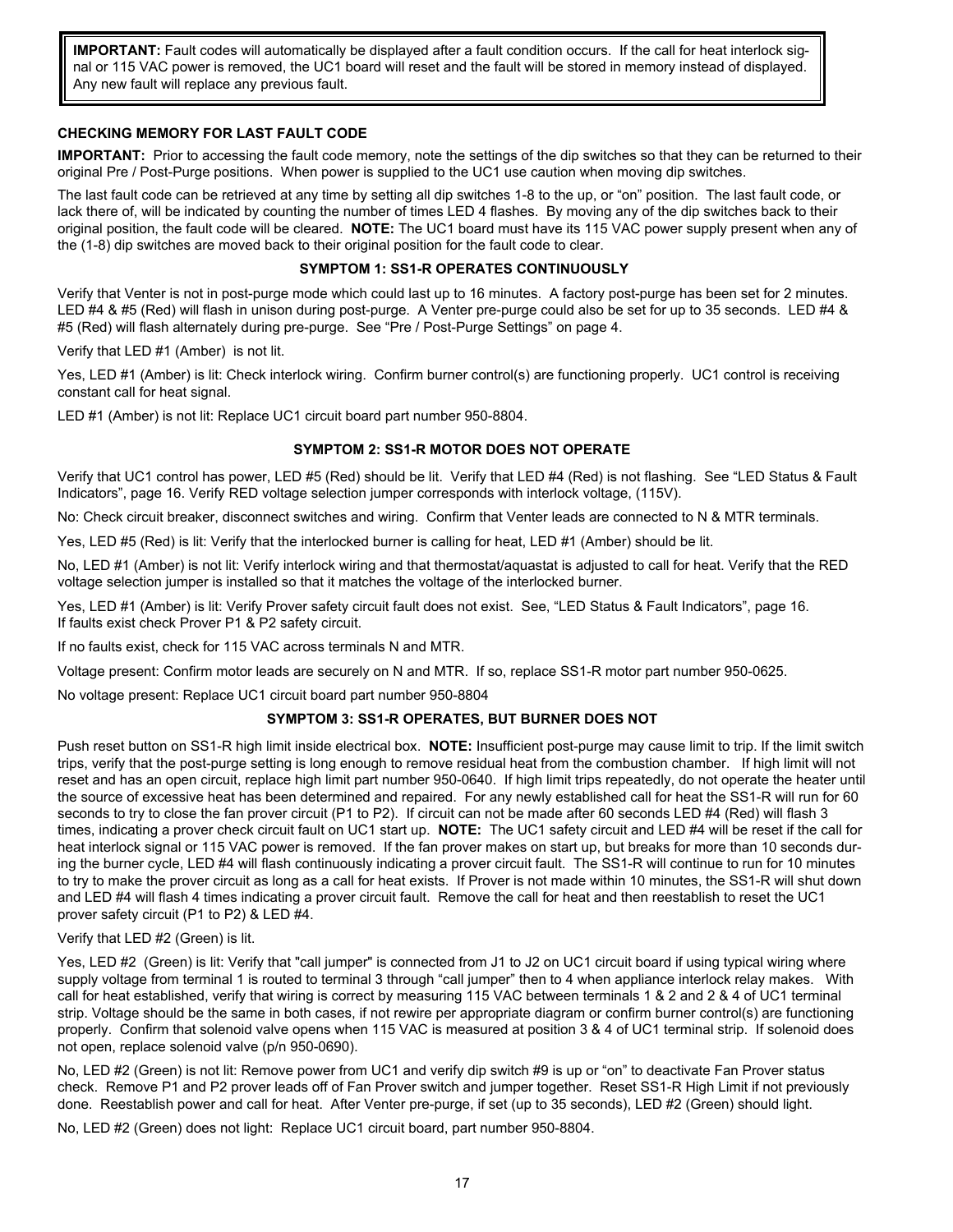Yes, LED #2 (Green) lights up: The Fan Proving switch may not be closing, SS1-R High Limit may be tripped, wiring connections are incorrect/broken or burner control(s) are not functioning properly. Push reset button on SS1-R high limit inside electrical box. **NOTE:** Insufficient post-purge may cause limit to trip. If the limit switch trips, verify that the post-purge setting is long enough to remove residual heat from the combustion chamber. If high limit trips repeatedly, do not operate the heater until the source of excessive heat has been determined and repaired. If high limit will not reset and has an open circuit, replace high limit part number 950-0640. Verify inlet assembly sensing tube is clean. With SS1-R running, verify that venter performance is sufficient to close fan prover. Draft gauge should read a minimum of -0.07" w.c. at SS1-R Prover sampling port. If draft gauge is unavailable, verify that Venter performance is sufficient to close Fan Prover contacts by checking for continuity across switch. Replace Fan Prover leads from P1 and P2 back on Fan Proving switch.

No, measured draft is less than -0.07" w.c.: Verify that SS1-R vent hood draft adjustment is at proper setting, see "Draft Adjustment Procedure", page 14. Visually inspect system for blockages. Confirm that maximum BTU/hr. input and vent pipe lengths are not exceeded. See "Application Table" on page 1 for capacities. Check fan proving switch sensing tube for blockage.

Yes, measured draft is at least -0.07" w.c.: Replace fan proving switch part number 950-0750.

#### **MAINTENANCE**

# **SERVICE TECHNICIAN AND USER REQUIREMENTS**

1. SS1-R must be visually inspected annually.

- 2. Verify over-fire draft, CO2 and smoke readings are all correct. See "Draft Adjustment Procedure" on pages 14, 15.
- 3. Annually inspect vent pipe for evidence of corrosion. If any corrosion is found replace vent pipe and inspect venter.

# **WHEEL INSPECTION (DIAGRAM T)**

- 1. The SS1-R blower wheel **must** be inspected annually. Particulates, such as soot, oil impurities and sheet rock dust, can prevent proper venting and will cause noise and vibration. Follow instructions, below for motor/wheel assembly removal.
- 2. Clean all particulate from wheel with a soft metal wire brush and soot cleaner. Clean the pocket of each blade, as well as the rest of the wheel.
- 3. A wheel that exhibits large amounts of particulate or appears to be out of round should be replaced with a new wheel. Instructions for wheel replacement are listed below.

# **REMOVAL AND REPLACEMENT OF MOTOR/WHEEL ASSEMBLY (DIAGRAM T)**

# A WARNING

Disconnect power supply to the SS1-R and heating equipment when servicing the SS1-R. Failure to do so may result in personal injury and/or equipment damage.

- 1. Remove electrical box cover.
- 2. Disconnect the two SS1-R motor leads from the MTR & N terminals on integral UC1 board.
- 3. Remove motor bracket screw from electrical box.
- 4. Holding the motor, apply firm pressure towards the plenum of the SS1-R and remove the six motor mount nuts. **Note: Hold the assembly firmly; failure to do so could damage internal parts.**
- 5. Slide motor/wheel assembly from Plenum. Grasp only the motor casing; do not damage wheel, shaft or other components on Plenum. Do not rest assembly on wheel.



DIAGRAM T